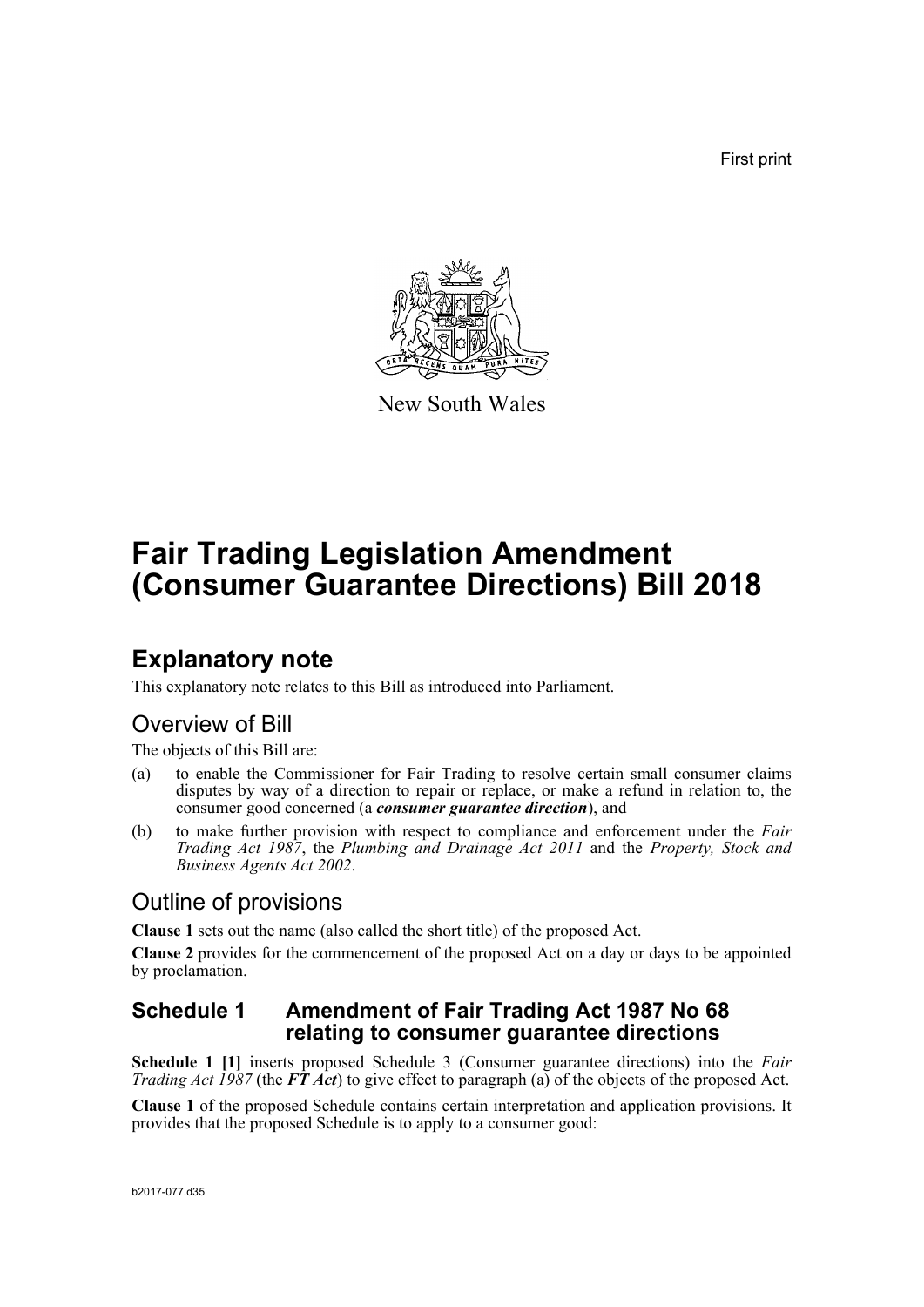- (a) that is of a kind prescribed by the regulations under the FT Act, and
- (b) that has been sold by a supplier to a consumer ordinarily resident in New South Wales, and
- (c) to which a consumer guarantee under sections 54–57 of the *Australian Consumer Law* applies, and
- (d) that is the subject of an unresolved dispute concerning the application of such a guarantee to the sale of the good.

Until the regulations otherwise prescribe, a consumer good is taken to be of a kind prescribed if the sale price of the good is  $$2\overline{5}$  or more but not more than \$3,000 (exclusive of GST), and the good is not:

- (a) a motor vehicle or a component part of a motor vehicle, or
- (b) a second-hand good, or
- (c) a solar battery, or
- (d) material to which a statutory warranty under Part 2C of the *Home Building Act 1989* applies, or
- (e) the subject of pending proceedings in the Civil and Administrative Tribunal (the *Tribunal*) or a court.

**Clause 2** of the proposed Schedule provides that a consumer may apply to the *Secretary* (being the Commissioner for Fair Trading or, if there is no person employed as Commissioner for Fair Trading, the Secretary of the Department of Finance, Services and Innovation) for a consumer guarantee direction in relation to the sale of a consumer good to which the proposed Schedule applies. The clause makes further provision dealing with such applications.

**Clause 3** of the proposed Schedule provides that the Secretary may resolve a dispute by making a consumer guarantee direction, being a direction to a supplier:

- (a) to repair a good, or
- (b) to replace a good, or
- (c) to refund to the consumer concerned any money paid by the consumer for a good and an amount that is equal to the value of any other consideration provided by the consumer for a good.

The clause makes further provision dealing with the making of such directions.

**Clause 4** of the proposed Schedule sets out the circumstances in which the Secretary may decline to accept an application for a consumer guarantee direction or refuse to make such a consumer guarantee direction.

**Clause 5** of the proposed Schedule provides that the Secretary is to give a copy of a consumer guarantee direction to the consumer concerned at the same time as the direction is given to the supplier.

**Clause 6** of the proposed Schedule contains further provisions dealing with the making of such consumer guarantee directions. The Secretary may determine to make a consumer guarantee direction if the Secretary is satisfied that there has been a failure to comply with a guarantee under section 54, 55, 56 or 57 of the ACL and it is fair and reasonable in all the circumstances to do so. The Secretary, in determining whether or not to make a consumer guarantee direction, is not bound by the rules of evidence, and may be informed in any manner that the Secretary thinks fit. Before making a consumer guarantee direction, the Secretary:

- (a) must give the consumer and the supplier an opportunity to make a written submission concerning the application, and
- (b) may give the consumer and the supplier the following:
	- (i) an opportunity to make an oral submission or give oral evidence concerning the application,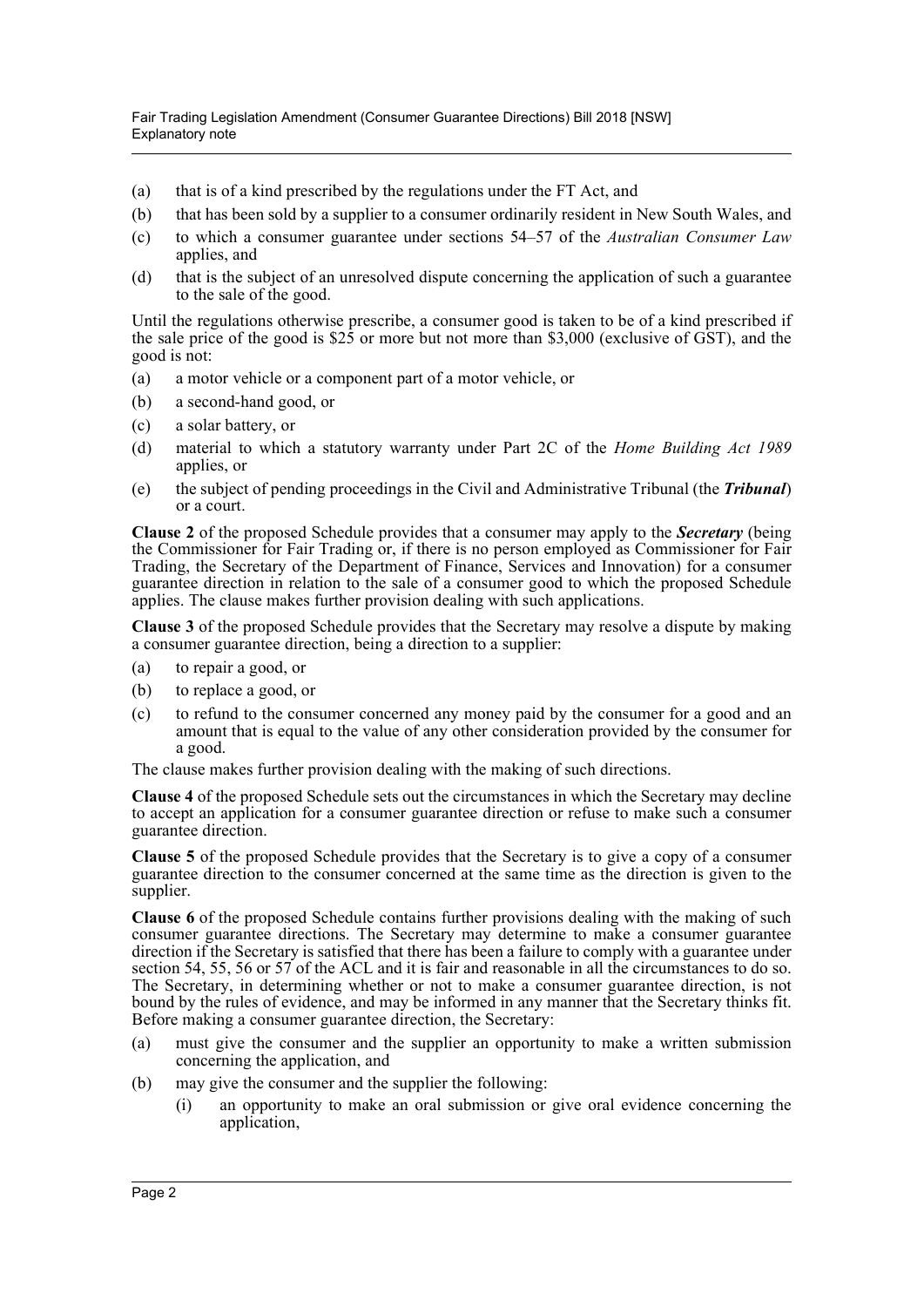- (ii) a right of reply to the other party's submission and evidence (including the consumer's initial application),
- (iii) an opportunity to comment on the content of a proposed direction.

The rules of procedural fairness are not breached if the Secretary complies with this clause and the procedures for making consumer guarantee directions set out in the regulations under the FT Act (if any).

**Clause 7** of the proposed Schedule enables regulations to be made relating to consumer guarantee directions.

**Clause 8** of the proposed Schedule deals with the amendment of consumer guarantee directions.

**Clause 9** of the proposed Schedule provides that if a supplier fails to comply with a consumer guarantee direction, the amount directed to be refunded to the consumer may be registered as a judgment debt in a court of competent jurisdiction and is enforceable accordingly.

**Clause 10** of the proposed Schedule enables persons to apply to the Tribunal for a re-determination of the making of a consumer guarantee direction.

**Clause 11** of the proposed Schedule provides that the Tribunal is to deal with an application for re-determination as if it were an application by the consumer concerned for the determination of a consumer claim under Part 6A (Jurisdiction of Tribunal in relation to consumer claims) of the FT Act relating to the sale of the consumer good concerned. The parties to the proceedings are the consumer and the supplier concerned and not the Secretary. An application for re-determination is to be dealt with as a new hearing and evidence or information may be given in addition to, or in substitution for, the evidence or information given in relation to the making of the consumer guarantee direction concerned. The clause makes further provision dealing with such applications for re-determination.

**Clause 12** of the proposed Schedule requires the Tribunal to ensure that the Secretary is given notice of any decision that it makes in determining an application for re-determination. The clause also provides that if the Tribunal has provided a written statement of reasons for its decision in determining an application to a party to the proceedings, the Tribunal is also to provide a copy of that written statement of reasons to the Secretary. Further, the Secretary may, within 28 days of being given notice of a decision of the Tribunal, request the Tribunal to provide a written statement of reasons for its decision if a written statement of reasons has not been provided to the Secretary.

**Clause 13** of the proposed Schedule deals with competing proceedings in the Tribunal and applications before the Secretary on same subject-matter.

**Clause 14** of the proposed Schedule deals with the publication of information about consumer guarantee directions.

**Schedule 1 [2]** inserts a transitional provision into the FT Act to make it clear that proposed Schedule 3 extends to the sale of a consumer good that occurred before the commencement of that Schedule, but only if the formal complaint to the Secretary regarding that sale was first received by the Secretary after that commencement.

### **Schedule 2 Amendments relating to compliance and enforcement**

### **General**

**Schedule 2** makes amendments to the following Acts and regulation in relation to compliance and enforcement:

- (a) the *Fair Trading Act 1987*,
- (b) the *Plumbing and Drainage Act 2011*,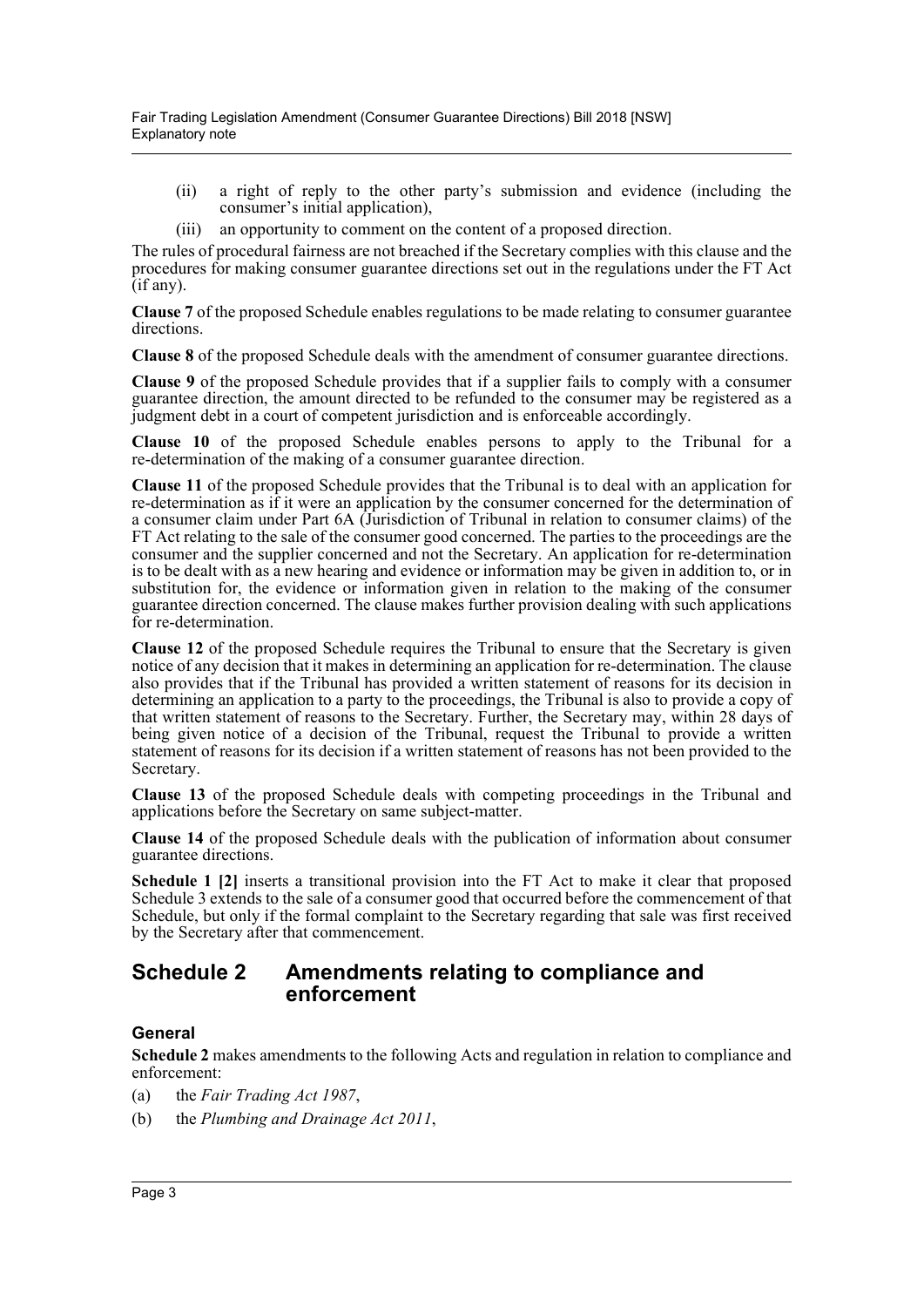- (c) the *Plumbing and Drainage Regulation 2017*,
- (d) the *Property, Stock and Business Agents Act 2002*.

### **Amendments to Fair Trading Act 1987**

**Schedule 2.1 [1]–[16]** make amendments to the *Fair Trading Act 1987* that relate to powers of investigators under that Act.

**Schedule 2.1 [2] and [7]** move a definition of *place* so that it applies to all the provisions of Division 1 (Powers relating to investigations) of Part 2A of the FT Act. The definition provides that, in the Division, *place* includes a vehicle, vessel or aircraft.

**Schedule 2.1 [3]** provides that an investigator's power of entry extends to any place that the investigator believes on reasonable grounds to be a place where goods are stored (in addition to places where goods are manufactured, prepared or supplied).

**Schedule 2.1 [4]** provides that an investigator, after any such entry, may seize, detain or remove certain unsafe consumer goods in that place, namely goods that:

- (a) do not comply with a safety standard, or
- (b) are the subject of an interim or permanent ban, or
- (c) are the subject of a recall notice, or
- (d) the investigator has reasonable grounds to believe are or are likely to become unsafe.

**Schedule 2.1 [1], [5], [8] and [9]** extend certain powers of investigators to inspect, copy and seize documents, or search and seize under search warrant or otherwise obtain information, documents or evidence to circumstances involving the inclusion of unfair terms in consumer contracts and small business contracts. Currently such powers may only be exercised in relation to contraventions of the FT Act or any other legislation administered by the Minister.

**Schedule 2.1 [6]** provides that an investigator who seizes, detains or removes any goods, or partly manufactured goods, must provide a receipt for the goods.

**Schedule 2.1 [10]–[14]** make consequential amendments to deal with property seized or otherwise obtained in the course of investigations under the FT Act.

**Schedule 2.1 [15]** amends provisions relating to embargo notices:

- (a) to remove the restriction that provided that such notices could only be issued where premises had been entered under a search warrant, and
- (b) to provide that such notices may be issued in relation to further types of unsafe consumer goods, being goods that:
	- (i) do not comply with a safety standard, or
	- (ii) are the subject of an interim or permanent ban, or
	- (iii) are the subject of a recall notice, or
	- (iv) are or are likely to become unsafe, and
- (c) to provide that such notices may be issued in relation to goods that are being manufactured, prepared or stored on the premises concerned (in addition to goods supplied from such premises).

**Schedule 2.1 [16]** provides that if a person is convicted of an offence against the FT Act or any other legislation administered by the Minister, the convicting court may order the offender to reimburse the Department of Finance, Services and Innovation for the costs and expenses reasonably incurred during the investigation of the offence.

### **Amendments to Plumbing and Drainage Act 2011**

**Schedule 2.2 [3]** of the proposed amendments to the *Plumbing and Drainage Act 2011* (the *PD Act*) clarifies the time within which a notice of work in relation to plumbing and drainage work must be pre-notified to the plumbing regulator. **Schedule 2.2 [1] and [2]** make consequential amendments.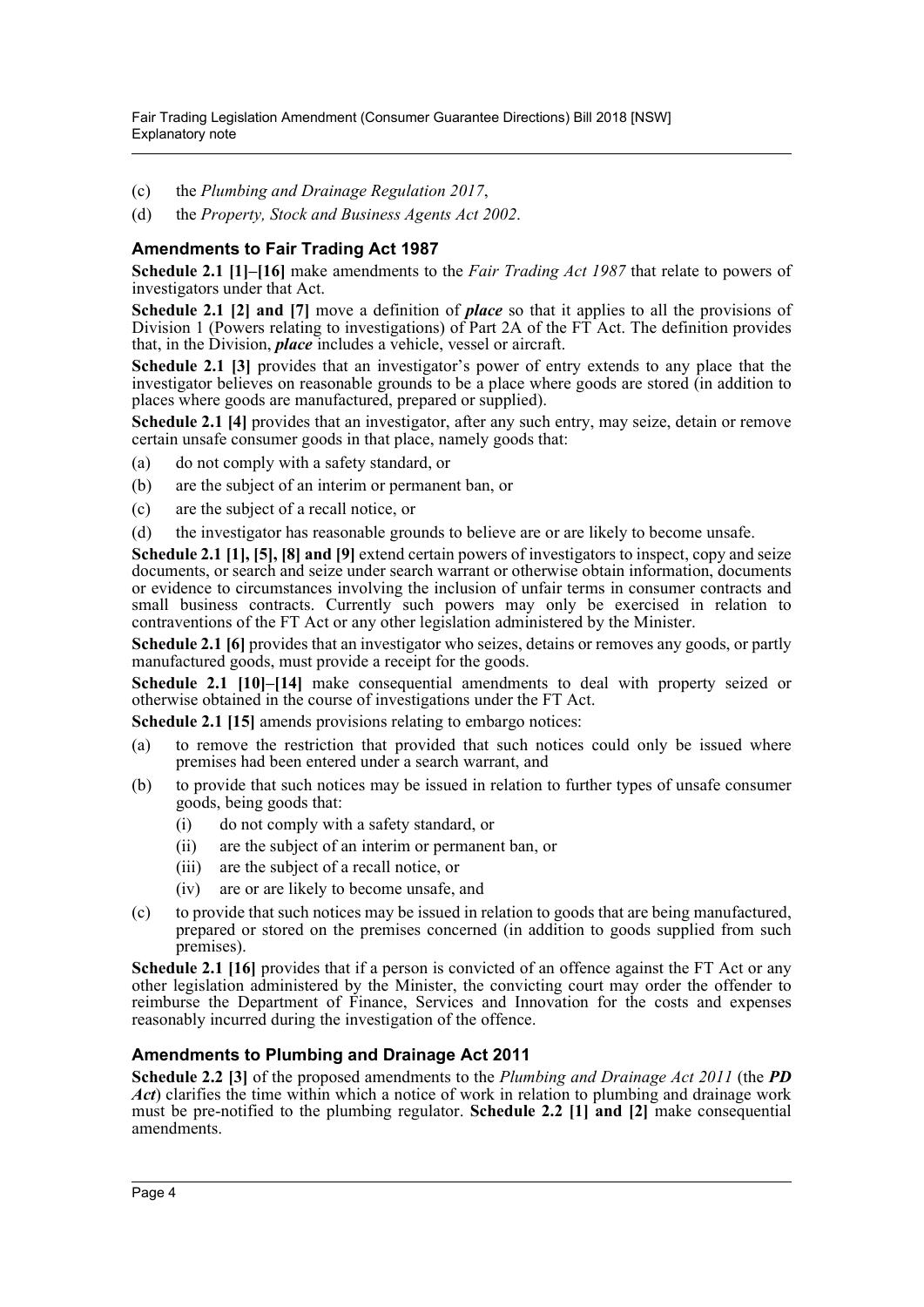**Schedule 2.2 [4]** makes it clear that, as part of an inspection of plumbing and drainage work, the plumbing regulator may inspect any documents in the possession of the plumbing regulator in connection with the plumbing and drainage work. The amendment also clarifies that the plumbing regulator may carry out more than one such inspection for the purpose of monitoring compliance with the PD Act if the regulator considers it necessary in the circumstances.

**Schedule 2.2 [5]** modifies the power of the plumbing regulator to direct the responsible person for plumbing and drainage work to disconnect the supply of water to premises, or part of premises, or a sanitary plumbing system or sanitary drainage system from a sewer, to circumstances where the plumbing regulator considers, on reasonable grounds, that a risk to public health exists.

**Schedule 2.2 [6]** gives the plumbing regulator further powers of direction in relation to the inspection of plumbing and drainage work.

**Schedule 2.2 [7]** provides that such directions must be complied with within the period specified in the written notice of direction.

**Schedule 2.2 [8]** contains consequential and law revision amendments relating to such directions. **Schedule 2.2 [9]** clarifies the time within which certificates of compliance (or copies) in relation to plumbing and drainage work must be given to the plumbing regulator and the person for whom the work is carried out.

**Schedule 2.2 [11]** clarifies the time within which certain sanitary drainage system plans (or copies) in relation to plumbing and drainage work must be given to the plumbing regulator and the owner of the land concerned or the owner's agent. **Schedule 2.2 [10]** makes it clear that the obligation to provide such plans extends to any part of plumbing and drainage work that consists of or includes carrying out work on a sanitary drainage system (not merely where the whole of such work consists of or includes carrying out work on such a system).

**Schedule 2.2 [12]** inserts a machinery provision into the PD Act to deal with continuing offences.

### **Amendments to Plumbing and Drainage Regulation 2017**

**Schedule 2.3 [1]–[6]** of the proposed amendments make changes to the *Plumbing and Drainage Regulation 2017* consequent on the amendments in Schedule 2.2 [3], [4], [9] and [11] to the proposed Act. **Schedule 2.3 [7]** prescribes the penalty notice offence amount for a continuing contravention of the offence under proposed section  $14$  (2) (failure to comply with a direction within the specified time).

#### **Amendment to Property, Stock and Business Agents Act 2002**

**Schedule 2.4** provides that authorised officers under the *Property, Stock and Business Agents Act 2002*, who generally are prohibited from entering residential parts of premises for the purposes of investigation and enforcement of that Act except with the consent of the occupier or under a search warrant, may enter such parts of premises when open for inspection in advance of, or in preparation for, an auction (in addition to during the actual auction).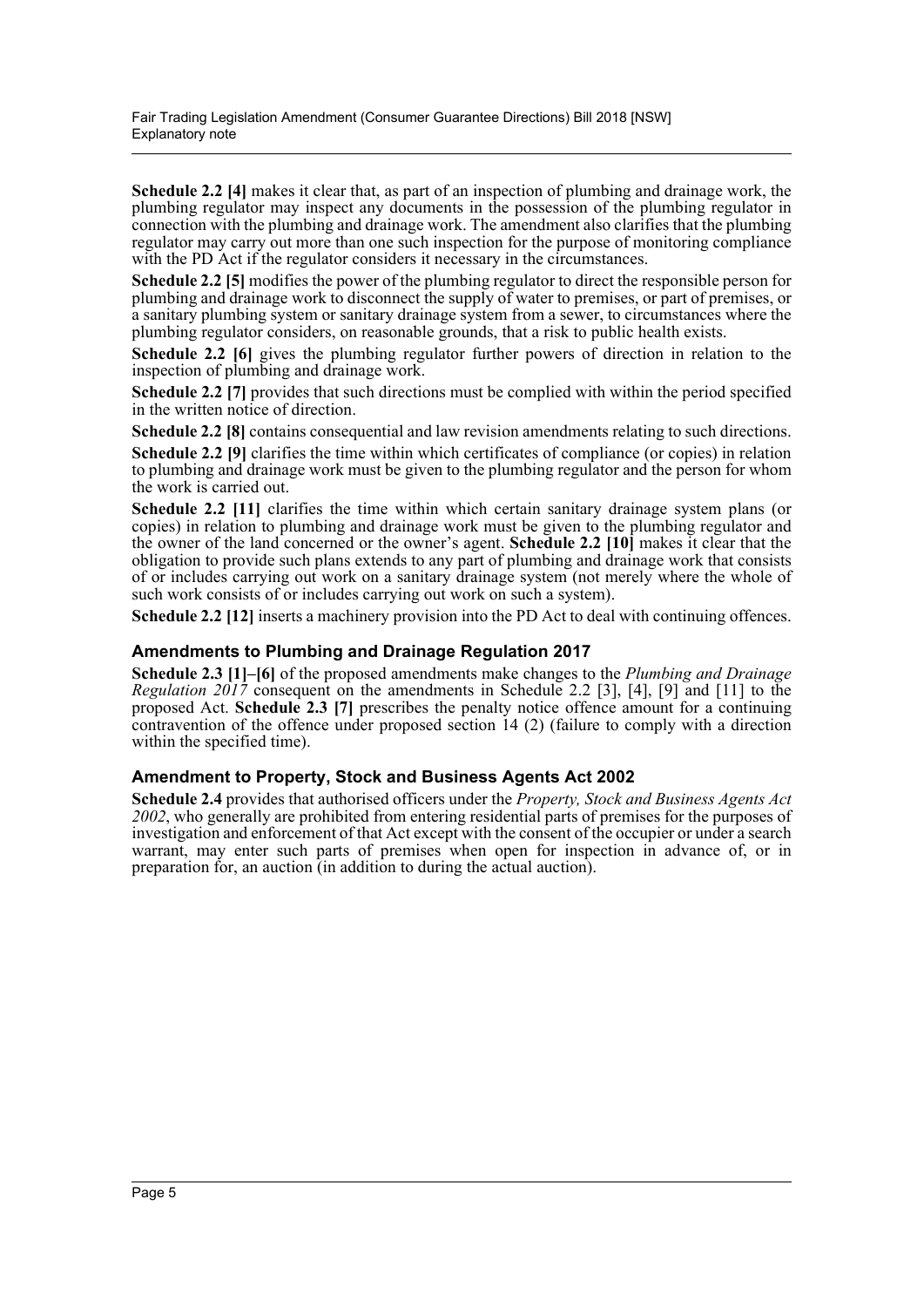First print



New South Wales

# **Fair Trading Legislation Amendment (Consumer Guarantee Directions) Bill 2018**

## **Contents**

|                   |                                                                                       | Page |
|-------------------|---------------------------------------------------------------------------------------|------|
|                   | Name of Act                                                                           |      |
|                   | Commencement                                                                          |      |
| Schedule 1        | Amendment of Fair Trading Act 1987 No 68 relating to consumer<br>guarantee directions |      |
| <b>Schedule 2</b> | Amendments relating to compliance and enforcement                                     |      |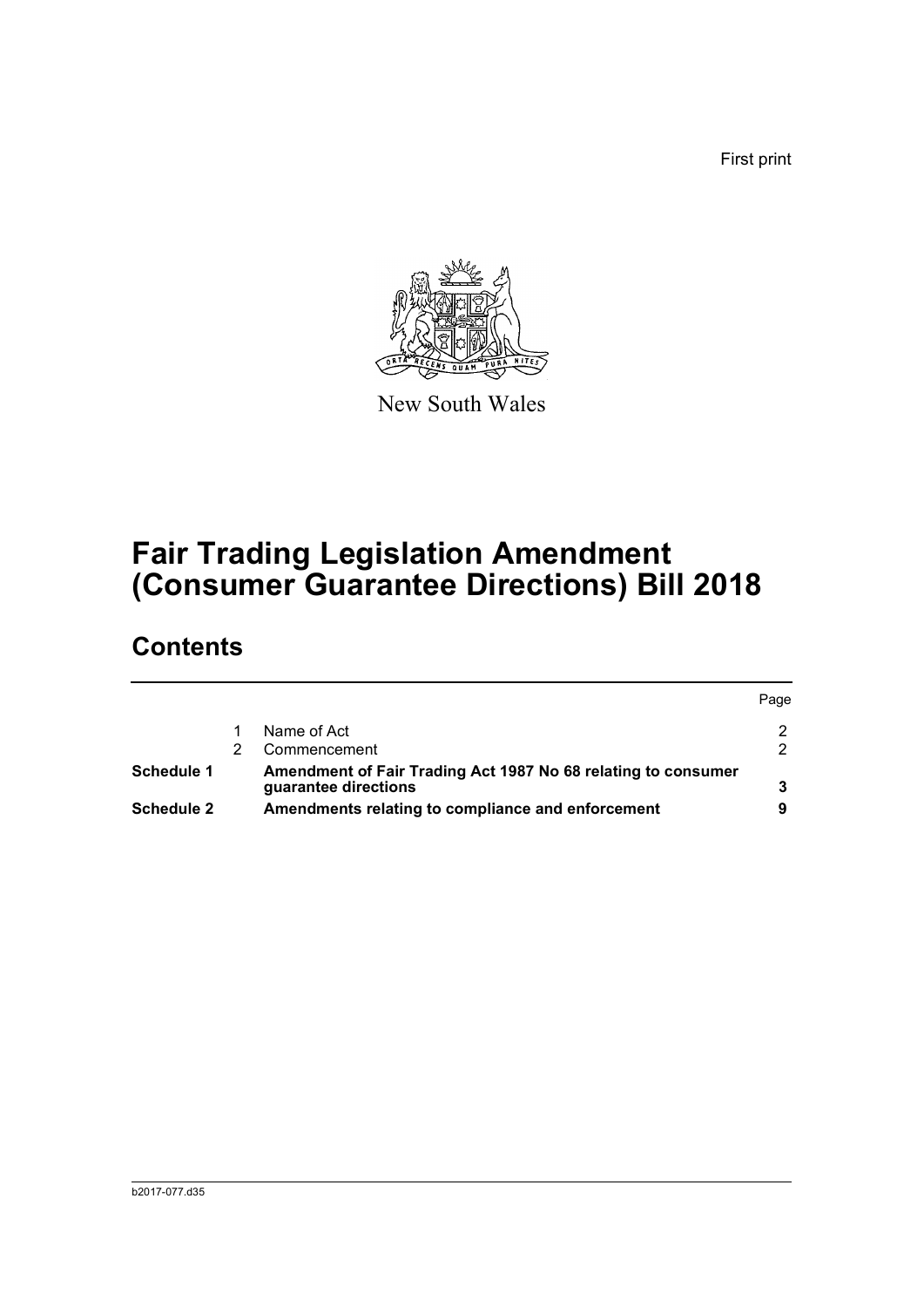

New South Wales

# **Fair Trading Legislation Amendment (Consumer Guarantee Directions) Bill 2018**

No , 2018

### **A Bill for**

An Act to amend the *Fair Trading Act 1987* with respect to the resolution by way of direction of certain small consumer claims disputes; to amend certain legislation with respect to compliance and enforcement matters; and for other purposes.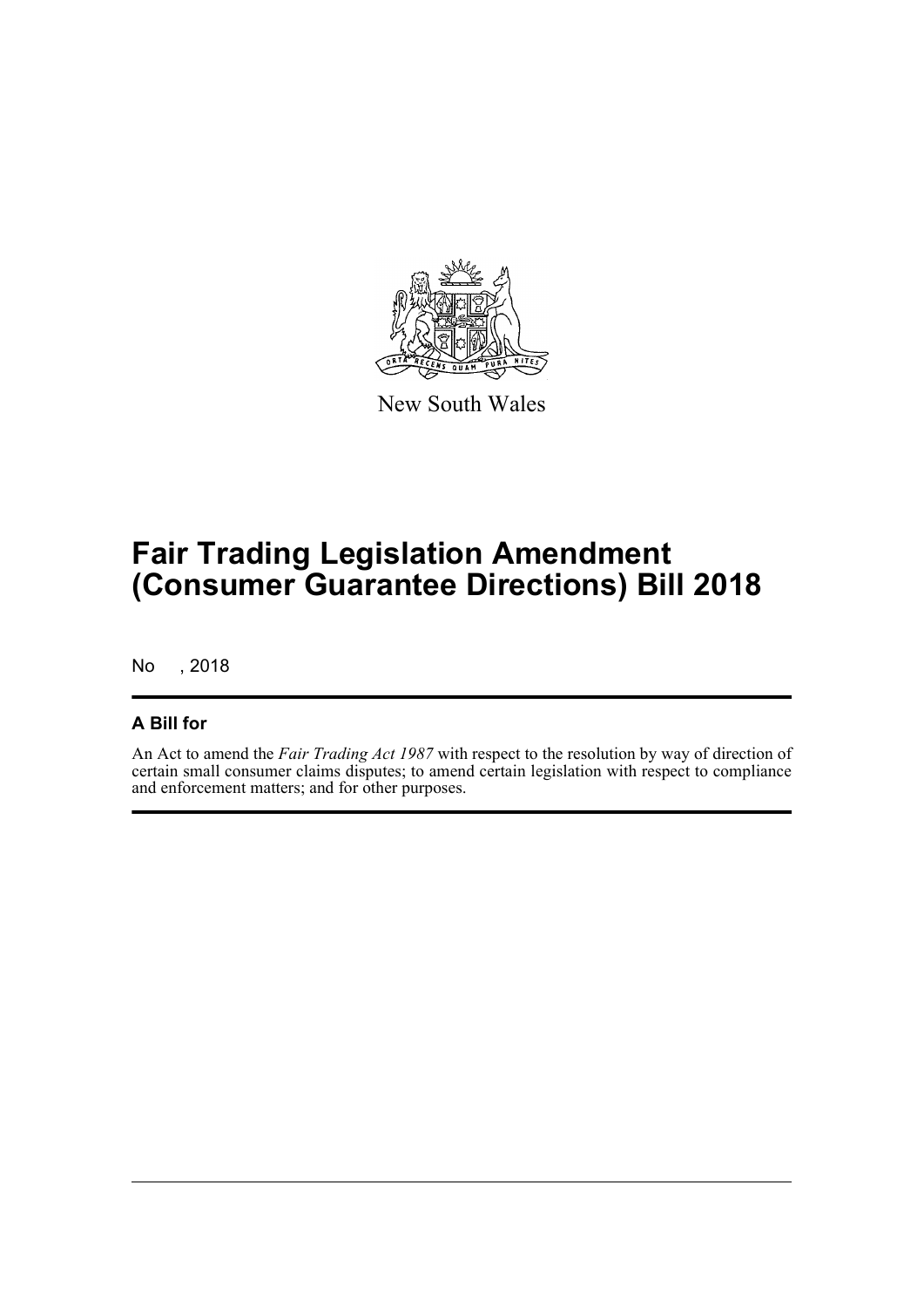<span id="page-7-1"></span><span id="page-7-0"></span>

| The Legislature of New South Wales enacts:                                                      |                |
|-------------------------------------------------------------------------------------------------|----------------|
| Name of Act                                                                                     | $\overline{2}$ |
| This Act is the Fair Trading Legislation Amendment (Consumer Guarantee<br>Directions) Act 2018. | 3<br>4         |
| <b>Commencement</b>                                                                             | 5              |
| This Act commences on a day or days to be appointed by proclamation.                            | 6              |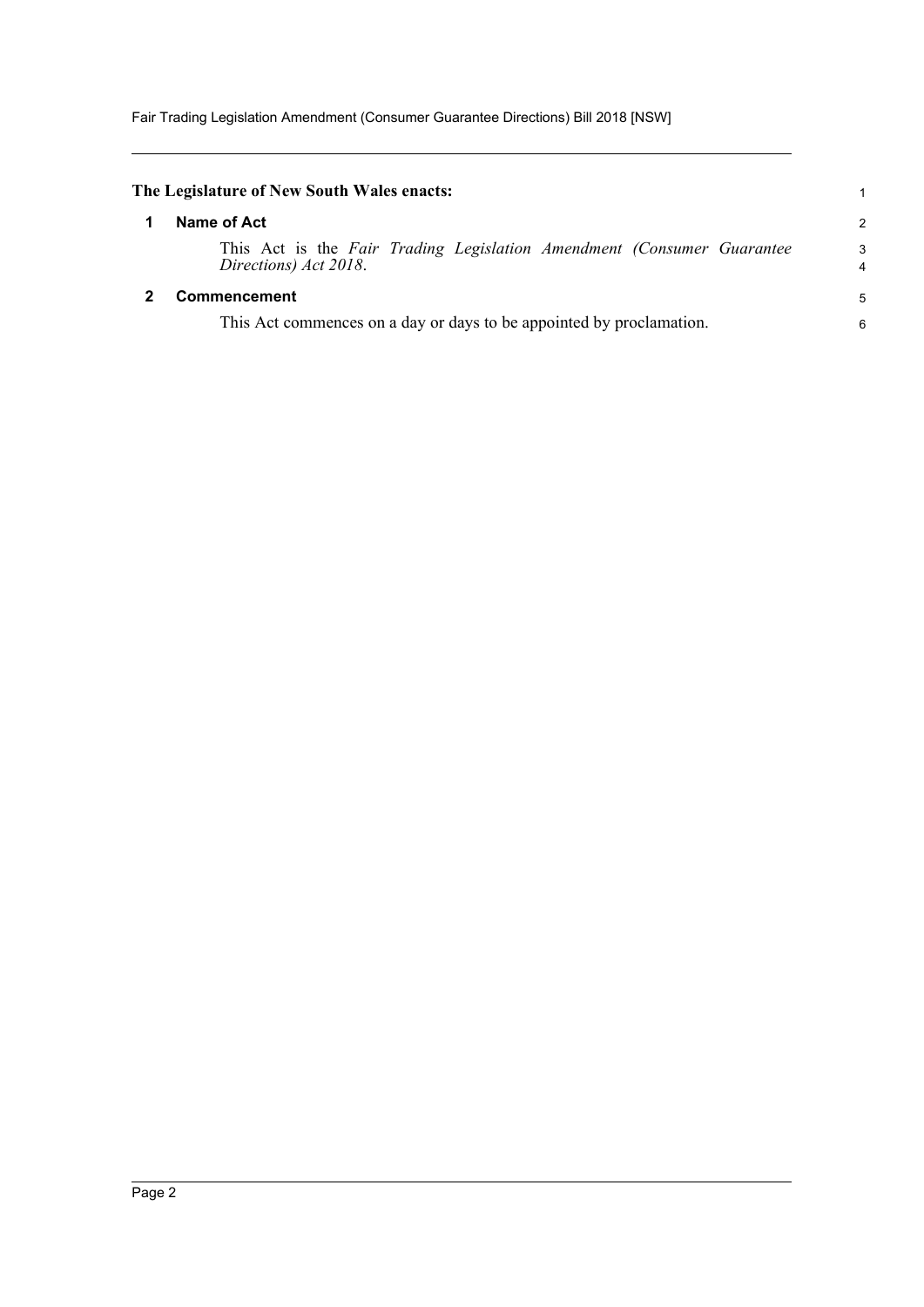<span id="page-8-0"></span>

| Schedule 1 |              |                          | Amendment of Fair Trading Act 1987 No 68<br>relating to consumer guarantee directions | 1<br>2                                                                                                                                                                                                                                                                                                                                                                                                                                            |                                            |
|------------|--------------|--------------------------|---------------------------------------------------------------------------------------|---------------------------------------------------------------------------------------------------------------------------------------------------------------------------------------------------------------------------------------------------------------------------------------------------------------------------------------------------------------------------------------------------------------------------------------------------|--------------------------------------------|
| [1]        |              | <b>Schedule 3</b>        |                                                                                       |                                                                                                                                                                                                                                                                                                                                                                                                                                                   | 3                                          |
|            |              | Insert after Schedule 2: |                                                                                       |                                                                                                                                                                                                                                                                                                                                                                                                                                                   | 4                                          |
|            |              | <b>Schedule 3</b>        |                                                                                       | <b>Consumer guarantee directions</b>                                                                                                                                                                                                                                                                                                                                                                                                              | 5                                          |
|            | 1            |                          |                                                                                       | Interpretation and application of Schedule                                                                                                                                                                                                                                                                                                                                                                                                        | 6                                          |
|            |              | (1)                      |                                                                                       | In this Schedule:<br><i>application for re-determination</i> means an application under clause 10.<br>consumer guarantee direction means a direction made under clause 3.<br><i>dispute</i> means a dispute between a consumer and supplier relating to a matter<br>that is the subject of a complaint received under section $9(1)(c)$ of this Act.<br><b>GST</b> has the same meaning as in the A New Tax System (Goods and Services            | $\overline{7}$<br>8<br>9<br>10<br>11<br>12 |
|            |              |                          |                                                                                       | Tax) Act 1999 of the Commonwealth.                                                                                                                                                                                                                                                                                                                                                                                                                | 13                                         |
|            |              | (2)                      | (a)                                                                                   | This Schedule applies to a consumer good:<br>that is of a kind prescribed by the regulations, and                                                                                                                                                                                                                                                                                                                                                 | 14<br>15                                   |
|            |              |                          | (b)                                                                                   | that has been sold by a supplier to a consumer ordinarily resident in New<br>South Wales, and                                                                                                                                                                                                                                                                                                                                                     | 16<br>17                                   |
|            |              |                          | (c)                                                                                   | to which a guarantee under sections 54–57 of the ACL applies, and                                                                                                                                                                                                                                                                                                                                                                                 | 18                                         |
|            |              |                          | (d)                                                                                   | that is the subject of an unresolved dispute concerning the application<br>of such a guarantee to the sale of the good.                                                                                                                                                                                                                                                                                                                           | 19<br>20                                   |
|            |              | (3)                      |                                                                                       | Until the regulations otherwise prescribe, a consumer good is taken to be of a<br>kind prescribed for the purposes of subclause $(2)$ $(a)$ if the sale price of the<br>good is \$25 or more but not more than \$3,000 (exclusive of GST), and the<br>good is not:                                                                                                                                                                                | 21<br>22<br>23<br>24                       |
|            |              |                          | (a)                                                                                   | a motor vehicle or a component part of a motor vehicle, or                                                                                                                                                                                                                                                                                                                                                                                        | 25                                         |
|            |              |                          | (b)                                                                                   | a second-hand good, or                                                                                                                                                                                                                                                                                                                                                                                                                            | 26                                         |
|            |              |                          | (c)                                                                                   | a solar battery, or                                                                                                                                                                                                                                                                                                                                                                                                                               | 27                                         |
|            |              |                          | (d)                                                                                   | material to which a statutory warranty under Part 2C of the Home<br><i>Building Act 1989</i> applies, or                                                                                                                                                                                                                                                                                                                                          | 28<br>29                                   |
|            |              |                          | (e)                                                                                   | the subject of pending proceedings in the Tribunal or a court.                                                                                                                                                                                                                                                                                                                                                                                    | 30                                         |
|            | $\mathbf{2}$ |                          |                                                                                       | Applications for consumer guarantee directions                                                                                                                                                                                                                                                                                                                                                                                                    | 31                                         |
|            |              | (1)                      |                                                                                       | A consumer may, in the manner and form determined by the Secretary, apply<br>to the Secretary for a consumer guarantee direction.                                                                                                                                                                                                                                                                                                                 | 32<br>33                                   |
|            |              | (2)                      |                                                                                       | A consumer may not make an application under this clause if the consumer's<br>complaint under section $9(1)(c)$ of this Act regarding the relevant sale of the<br>consumer good was made more than 6 months after the date of that sale (or<br>such longer period as may be prescribed by the regulations). However, the<br>Secretary may allow the application to be made if satisfied that it is justified<br>because of special circumstances. | 34<br>35<br>36<br>37<br>38<br>39           |
|            |              | (3)                      |                                                                                       | An application for a consumer guarantee direction may not be made in relation<br>to the same subject-matter as has been determined in proceedings in the<br>Tribunal under Part 6A of this Act.                                                                                                                                                                                                                                                   | 40<br>41<br>42                             |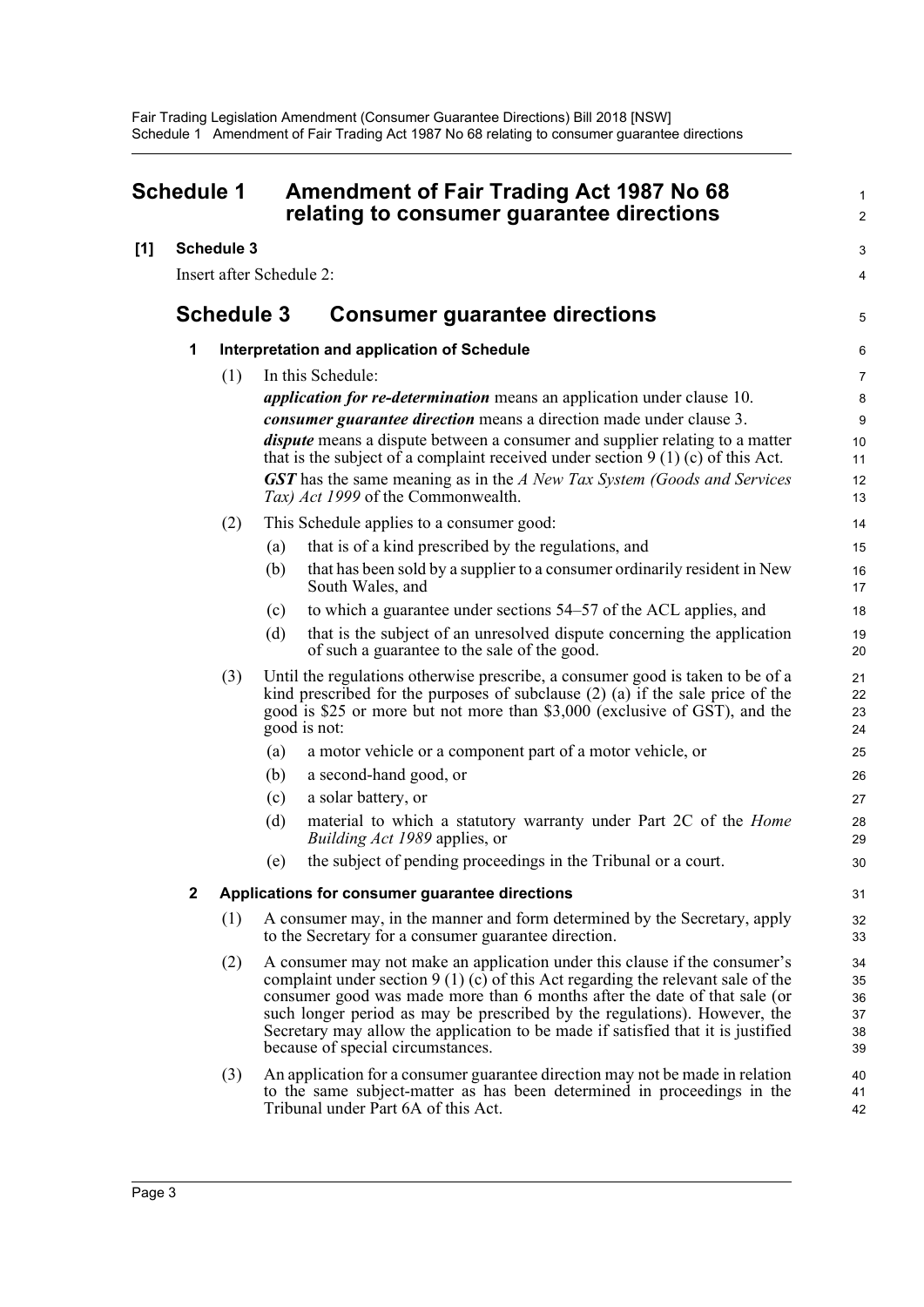|   | (4) | A consumer may, in the manner and form determined by the Secretary,<br>withdraw an application for a consumer guarantee direction made under this<br>clause at any time before it is determined.                           | $\mathbf{1}$<br>$\overline{2}$<br>3 |
|---|-----|----------------------------------------------------------------------------------------------------------------------------------------------------------------------------------------------------------------------------|-------------------------------------|
| 3 |     | Making and content of consumer guarantee directions                                                                                                                                                                        | 4                                   |
|   | (1) | The Secretary may resolve a dispute to which an application under clause 2<br>relates by making a consumer guarantee direction.                                                                                            | 5<br>6                              |
|   | (2) | The Secretary may, by notice in writing given to a supplier, direct the supplier.                                                                                                                                          | $\overline{7}$                      |
|   |     | to repair a good, or<br>(a)                                                                                                                                                                                                | 8                                   |
|   |     | (b)<br>to replace a good, or                                                                                                                                                                                               | 9                                   |
|   |     | to refund to the consumer concerned:<br>(c)                                                                                                                                                                                | 10                                  |
|   |     | (i)<br>any money paid by the consumer for a good, and                                                                                                                                                                      | 11                                  |
|   |     | (ii)<br>an amount that is equal to the value of any other consideration<br>provided by the consumer for a good.                                                                                                            | $12 \overline{ }$<br>13             |
|   | (3) | A consumer guarantee direction must specify the period within which the<br>direction must be complied with. However, the consumer guarantee direction<br>must not specify:                                                 | 14<br>15<br>16                      |
|   |     | a period of less than 28 days, and<br>(a)                                                                                                                                                                                  | 17                                  |
|   |     | a period of more than 90 days without the agreement of the consumer<br>(b)<br>and supplier concerned.                                                                                                                      | 18<br>19                            |
|   | (4) | A consumer guarantee direction to repair or replace a consumer good must<br>also direct that, if the good is not repaired or replaced within the specified time,<br>the supplier is to immediately refund to the consumer: | 20<br>21<br>22                      |
|   |     | any money paid by the consumer for the good, and<br>(a)                                                                                                                                                                    | 23                                  |
|   |     | (b)<br>an amount that is equal to the value of any other consideration provided<br>by the consumer for the good.                                                                                                           | 24<br>25                            |
|   | (5) | A consumer guarantee direction must specify the total amount that is to be<br>refunded to the consumer under subclause $(2)$ (c) or $(4)$ , as relevant.                                                                   | 26<br>27                            |
| 4 |     | Secretary may decline to accept application or make direction                                                                                                                                                              | 28                                  |
|   | (1) | The Secretary may decline to accept an application for a consumer guarantee<br>direction:                                                                                                                                  | 29<br>30                            |
|   |     | if the Secretary is of the opinion that:<br>(a)                                                                                                                                                                            | 31                                  |
|   |     | the application is frivolous, vexatious, misconceived or without<br>(i)<br>substance, or                                                                                                                                   | 32<br>33                            |
|   |     | the supplier concerned is bankrupt, in liquidation or under<br>(11)<br>external administration, or                                                                                                                         | 34<br>35                            |
|   |     | because of the complexity of the subject-matter of the<br>(111)<br>application, the matter should be dealt with by the Tribunal, or                                                                                        | 36<br>37                            |
|   |     | it would not be in the public interest to deal with the application<br>(iv)<br>under this Schedule, or                                                                                                                     | 38<br>39                            |
|   |     | for any other reason prescribed by the regulations.<br>(b)                                                                                                                                                                 | 40                                  |
|   | (2) | The Secretary may refuse to make a consumer guarantee direction:                                                                                                                                                           | 41                                  |
|   |     | if the Secretary is of the opinion that:<br>(a)                                                                                                                                                                            | 42                                  |
|   |     | because of the complexity of the subject-matter of the<br>(i)<br>application, the matter should be dealt with by the Tribunal, or                                                                                          | 43<br>44                            |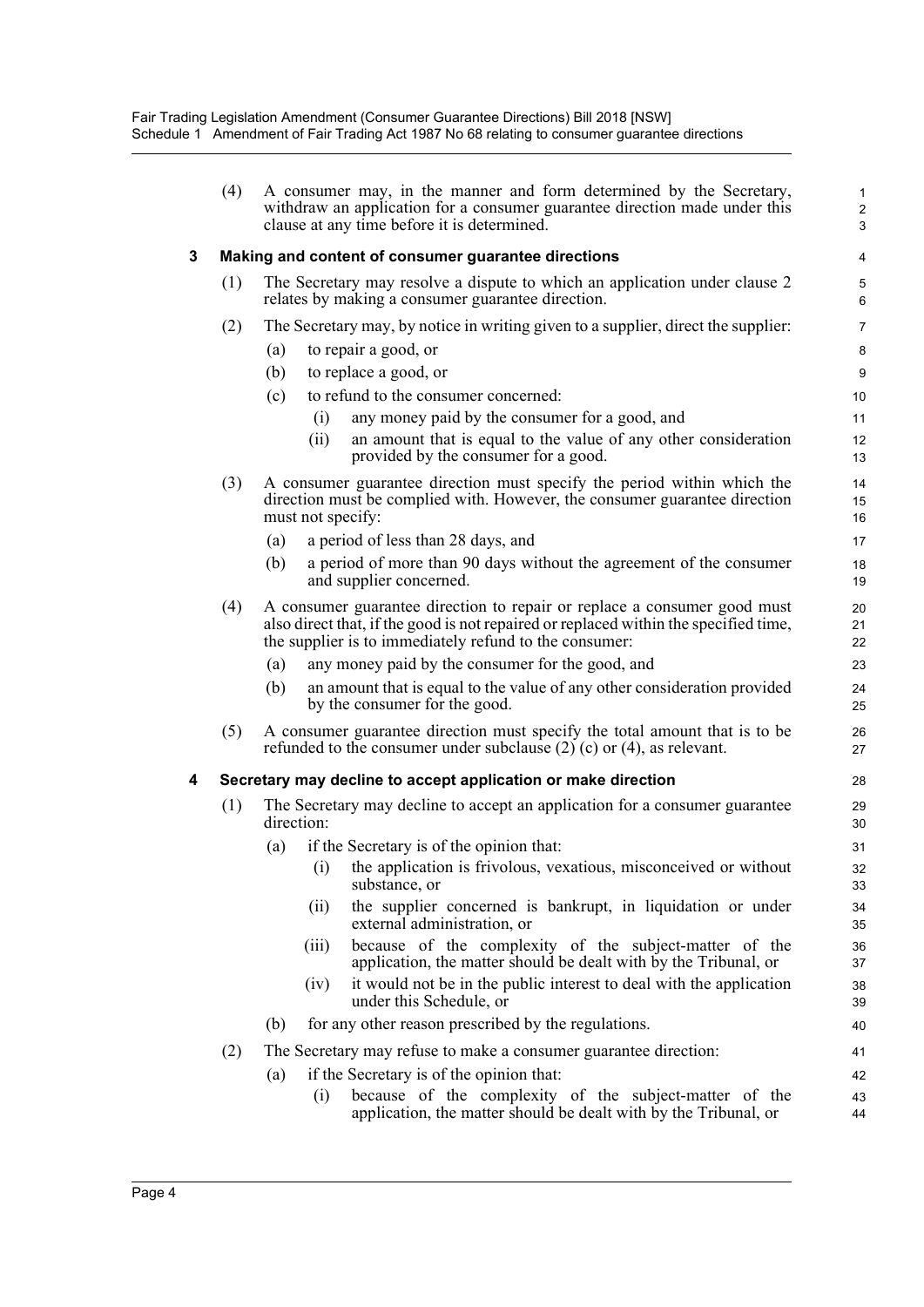|   |     | it would not be in the public interest to make the direction under<br>(ii)<br>this Schedule, or                                                                                                       | $\mathbf{1}$<br>$\overline{c}$ |
|---|-----|-------------------------------------------------------------------------------------------------------------------------------------------------------------------------------------------------------|--------------------------------|
|   |     | it is fair and reasonable in the circumstances to do so, or<br>(111)                                                                                                                                  | 3                              |
|   |     | (b)<br>for any other reason prescribed by the regulations.                                                                                                                                            | 4                              |
| 5 |     | Notice of consumer guarantee direction to be given to consumer                                                                                                                                        | 5                              |
|   |     | The Secretary is to give a copy of a consumer guarantee direction to the<br>consumer concerned at the same time as the direction is given to the supplier.                                            | 6<br>$\overline{7}$            |
| 6 |     | Procedure for making consumer guarantee direction                                                                                                                                                     | 8                              |
|   | (1) | The Secretary may determine to make a consumer guarantee direction if the<br>Secretary is satisfied that:                                                                                             | 9<br>10                        |
|   |     | there has been a failure to comply with a guarantee under section 54, 55,<br>(a)<br>56 or 57 of the ACL, and                                                                                          | 11<br>12                       |
|   |     | it is fair and reasonable in all the circumstances to do so.<br>(b)                                                                                                                                   | 13                             |
|   | (2) | The Secretary, in determining whether or not to make a consumer guarantee<br>direction, is not bound by the rules of evidence, and may be informed in any<br>manner that the Secretary thinks fit.    | 14<br>15<br>16                 |
|   | (3) | Before making a consumer guarantee direction, the Secretary:                                                                                                                                          | 17                             |
|   |     | must give the consumer and the supplier an opportunity to make a<br>(a)<br>written submission or give written evidence concerning the application,<br>and                                             | 18<br>19<br>20                 |
|   |     | (b)<br>may give the consumer and the supplier the following:                                                                                                                                          | 21                             |
|   |     | an opportunity to make an oral submission or give oral evidence<br>(i)<br>concerning the application,                                                                                                 | 22<br>23                       |
|   |     | a right of reply to the other party's submission and evidence<br>(ii)<br>(including the consumer's initial application),                                                                              | 24<br>25                       |
|   |     | an opportunity to comment on the content of a proposed<br>(iii)<br>direction.                                                                                                                         | 26<br>27                       |
|   | (4) | The rules of procedural fairness are not breached if the Secretary complies<br>with subclause (3) and the procedures for making consumer guarantee<br>directions set out in the regulations (if any). | 28<br>29<br>30                 |
| 7 |     | Regulations relating to consumer guarantee directions                                                                                                                                                 | 31                             |
|   |     | The regulations may make provision for or with respect to the following:                                                                                                                              | 32                             |
|   |     | the procedures to be used by the Secretary in making consumer<br>(a)<br>guarantee directions,                                                                                                         | 33<br>34                       |
|   |     | the written and oral submissions and evidence that the consumer and<br>(b)<br>supplier may provide to the Secretary before the making of a consumer<br>guarantee direction,                           | 35<br>36<br>37                 |
|   |     | the provision of reasons for making or refusing to make a decision in<br>(c)<br>relation to a consumer guarantee direction,                                                                           | 38<br>39                       |
|   |     | the making and withdrawal of applications for consumer guarantee<br>(d)<br>directions.                                                                                                                | 40<br>41                       |
| 8 |     | Amendment of consumer guarantee directions                                                                                                                                                            | 42                             |
|   | (1) | The Secretary may, on the Secretary's own initiative, amend a consumer<br>guarantee direction to correct a minor error in, or omission from, the direction.                                           | 43<br>44                       |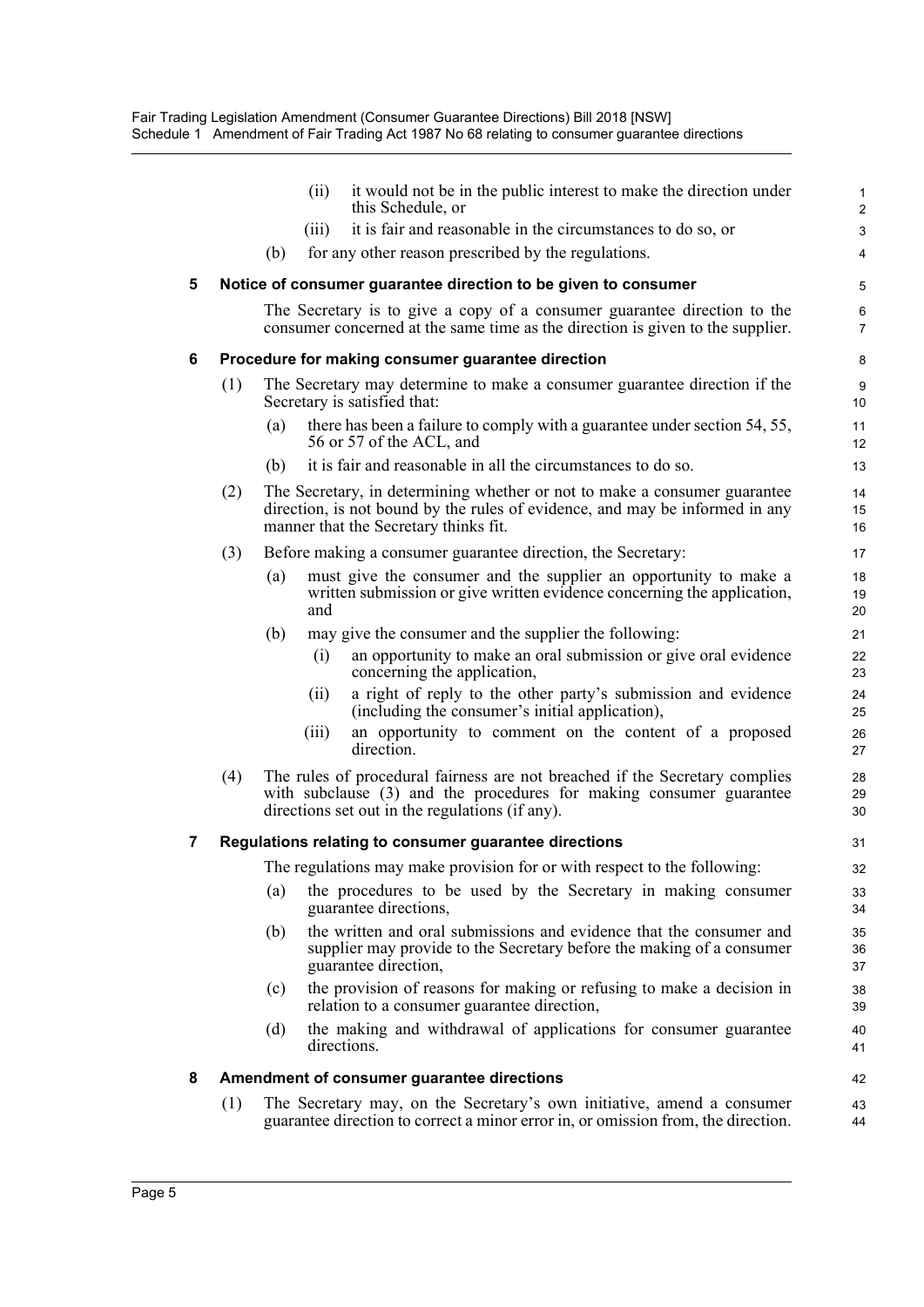|    | (2) | The procedure that applies under this Schedule to the making of a consumer<br>guarantee direction does not apply to an amendment under this clause.                                                                                                                           | 1<br>$\overline{2}$               |
|----|-----|-------------------------------------------------------------------------------------------------------------------------------------------------------------------------------------------------------------------------------------------------------------------------------|-----------------------------------|
| 9  |     | <b>Recovery of refund</b>                                                                                                                                                                                                                                                     | 3                                 |
|    |     | If a supplier fails to comply with a consumer guarantee direction, the amount<br>directed to be refunded to the consumer may be registered as a judgment debt<br>in a court of competent jurisdiction and is enforceable accordingly.                                         | $\overline{\mathbf{4}}$<br>5<br>6 |
| 10 |     | Application to Tribunal for re-determination of making of consumer guarantee<br>directions                                                                                                                                                                                    | 7<br>8                            |
|    | (1) | The following persons may apply to the Tribunal for a re-determination of the<br>making of a consumer guarantee direction:                                                                                                                                                    | 9<br>10                           |
|    |     | the consumer who applied for the consumer guarantee direction,<br>(a)                                                                                                                                                                                                         | 11                                |
|    |     | (b)<br>the supplier who is the subject of the consumer guarantee direction.                                                                                                                                                                                                   | 12                                |
|    | (2) | An application under this clause may not be made more than 28 days (or such<br>other period as may be prescribed by the regulations) after the date on which<br>notice of the direction was given to the supplier.                                                            | 13<br>14<br>15                    |
|    | (3) | An application operates as a stay on the direction until the Tribunal determines<br>the application or the application is withdrawn.                                                                                                                                          | 16<br>17                          |
| 11 |     | Tribunal to re-determine consumer guarantee matter as a consumer claim                                                                                                                                                                                                        | 18                                |
|    | (1) | The Tribunal is to deal with an application for re-determination as follows:                                                                                                                                                                                                  | 19                                |
|    |     | the application for re-determination is to be dealt with by the Tribunal<br>(a)<br>as if it were an application by the consumer concerned for the<br>determination of a consumer claim under Part 6A of this Act relating to<br>the sale of the consumer good concerned,      | 20<br>21<br>22<br>23              |
|    |     | the parties to the proceedings are the consumer and the supplier<br>(b)<br>concerned and not the Secretary,                                                                                                                                                                   | 24<br>25                          |
|    |     | subject to the regulations, the provisions of Part 6A of this Act apply,<br>(c)<br>with any necessary modifications, to the determination of the<br>application,                                                                                                              | 26<br>27<br>28                    |
|    |     | the Tribunal may:<br>(d)                                                                                                                                                                                                                                                      | 29                                |
|    |     | make an order dismissing the application for re-determination, or<br>(i)                                                                                                                                                                                                      | 30                                |
|    |     | (ii)<br>make such orders as it considers appropriate, including any order<br>that the Tribunal may make under Division 3 of Part 6A of this<br>Act.                                                                                                                           | 31<br>32<br>33                    |
|    | (2) | If the Tribunal determines the application by making an order of the kind<br>referred to in subclause $(1)$ $(d)$ $(ii)$ , the consumer guarantee direction<br>concerned is terminated and ceases to have effect.                                                             | 34<br>35<br>36                    |
|    | (3) | An application for re-determination is to be dealt with as a new hearing and<br>evidence or information may be given in addition to, or in substitution for, the<br>evidence or information given in relation to the making of the consumer<br>guarantee direction concerned. | 37<br>38<br>39<br>40              |
|    | (4) | The Tribunal may have regard to the reasons given by the Secretary (if any)<br>for making the consumer guarantee direction concerned.                                                                                                                                         | 41<br>42                          |
|    | (5) | The Tribunal may, in relation to an application for re-determination, require<br>evidence or argument to be presented only in writing.                                                                                                                                        | 43<br>44                          |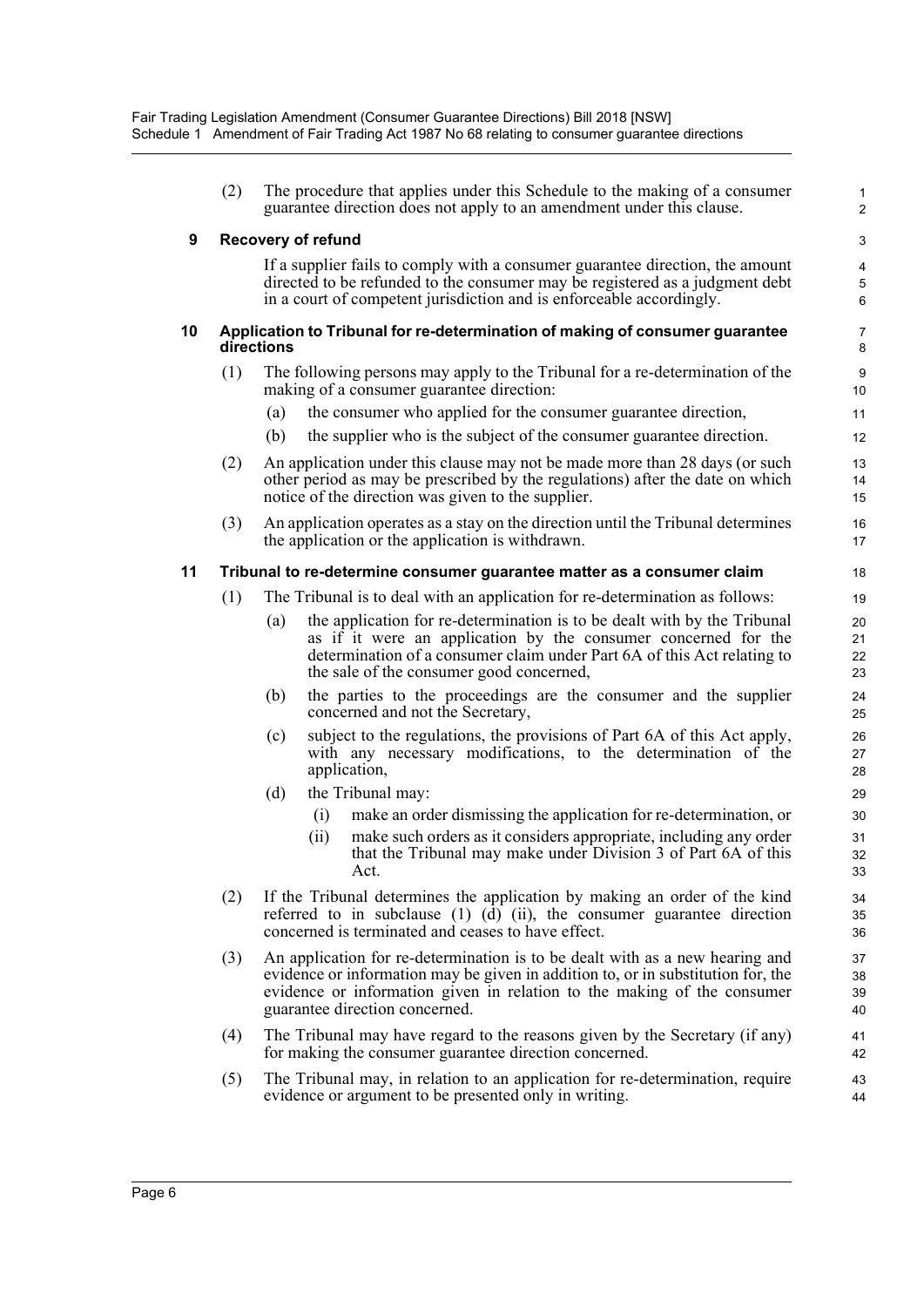#### **12 Tribunal to give notice and reasons for decisions to Secretary**

(1) The Tribunal is to ensure that the Secretary is given notice of any decision that it makes in determining an application for re-determination.

- (2) If the Tribunal has provided a written statement of reasons for its decision in determining an application for re-determination to a party to the proceedings, the Tribunal is also to provide a copy of that written statement of reasons to the Secretary.
- (3) The Secretary may, within 28 days after being given notice of a decision of the Tribunal, request the Tribunal to provide a written statement of reasons for its decision if a written statement of reasons has not been provided to the Secretary. The statement must be provided within 28 days after the request is made.
- (4) A written statement of reasons for the purposes of this clause must set out the matters referred to in section 62 (3) of the *Civil and Administrative Tribunal Act 2013*.

#### **13 Competing proceedings in Tribunal on same subject-matter prohibited**

- (1) If an application for a consumer guarantee direction is pending, the consumer may not commence proceedings in the Tribunal under Part 6A of this Act in relation to the same subject-matter as the application.
- (2) If proceedings in the Tribunal under Part 6A are pending, the consumer may not make an application for a consumer guarantee direction under this Schedule in relation to the same subject-matter as those proceedings.
- (3) If an application for re-determination is pending, a consumer may not commence proceedings in the Tribunal under Part 6A in relation to the same subject-matter as the application.

#### **14 Publication of information about consumer guarantee directions**

- (1) The Secretary may publish information about consumer guarantee directions made by the Secretary.
- (2) The information that can be published under this clause includes information as to the identities of suppliers to whom a consumer guarantee direction has been given, but not the identity of any consumer who has applied for a consumer guarantee direction.
- (3) The information that can be published under this clause includes information as to the identities of suppliers who have failed to comply with a consumer guarantee direction.
- (4) The Secretary has qualified privilege in proceedings for defamation arising out of a publication made under this clause.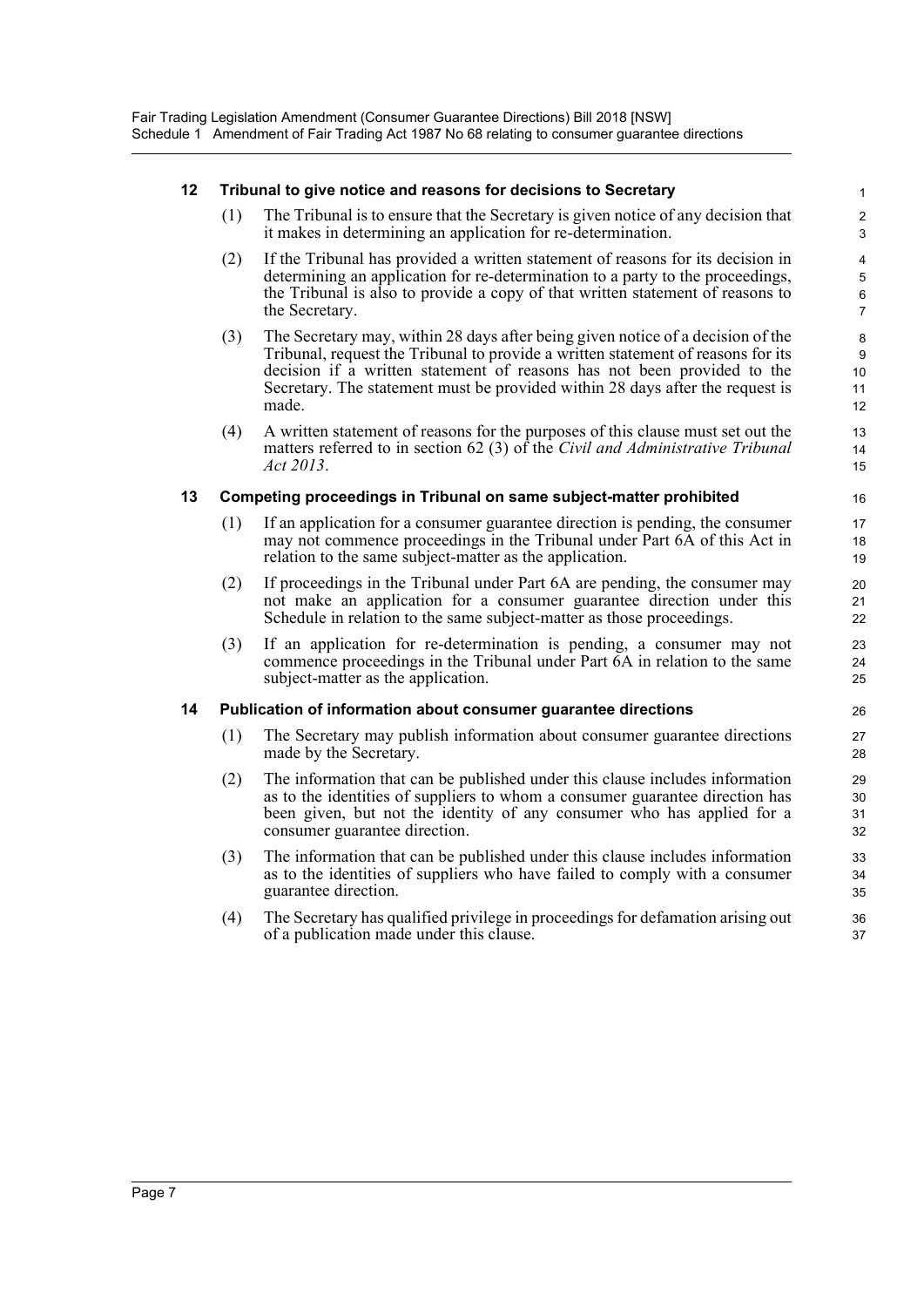| [2] | <b>Schedule 5 Savings and transitional provisions</b><br>Insert at the end of the Schedule, with appropriate Part and clause numbering: |                                                                                                                                                                                                                                                                                                   |                                |  |  |
|-----|-----------------------------------------------------------------------------------------------------------------------------------------|---------------------------------------------------------------------------------------------------------------------------------------------------------------------------------------------------------------------------------------------------------------------------------------------------|--------------------------------|--|--|
|     | <b>Part</b>                                                                                                                             | <b>Provision consequent on enactment of Fair Trading</b><br><b>Legislation Amendment (Consumer Guarantee</b><br><b>Directions) Act 2018</b>                                                                                                                                                       | 3<br>4<br>5                    |  |  |
|     |                                                                                                                                         | <b>Consumer guarantee directions</b>                                                                                                                                                                                                                                                              | 6                              |  |  |
|     |                                                                                                                                         | Schedule 3 (Consumer guarantee directions) extends to the sale of a consumer<br>good that occurred before the commencement of that Schedule, but only if the<br>complaint under section $9(1)(c)$ of this Act regarding that sale was first<br>received by the Secretary after that commencement. | $\overline{7}$<br>8<br>9<br>10 |  |  |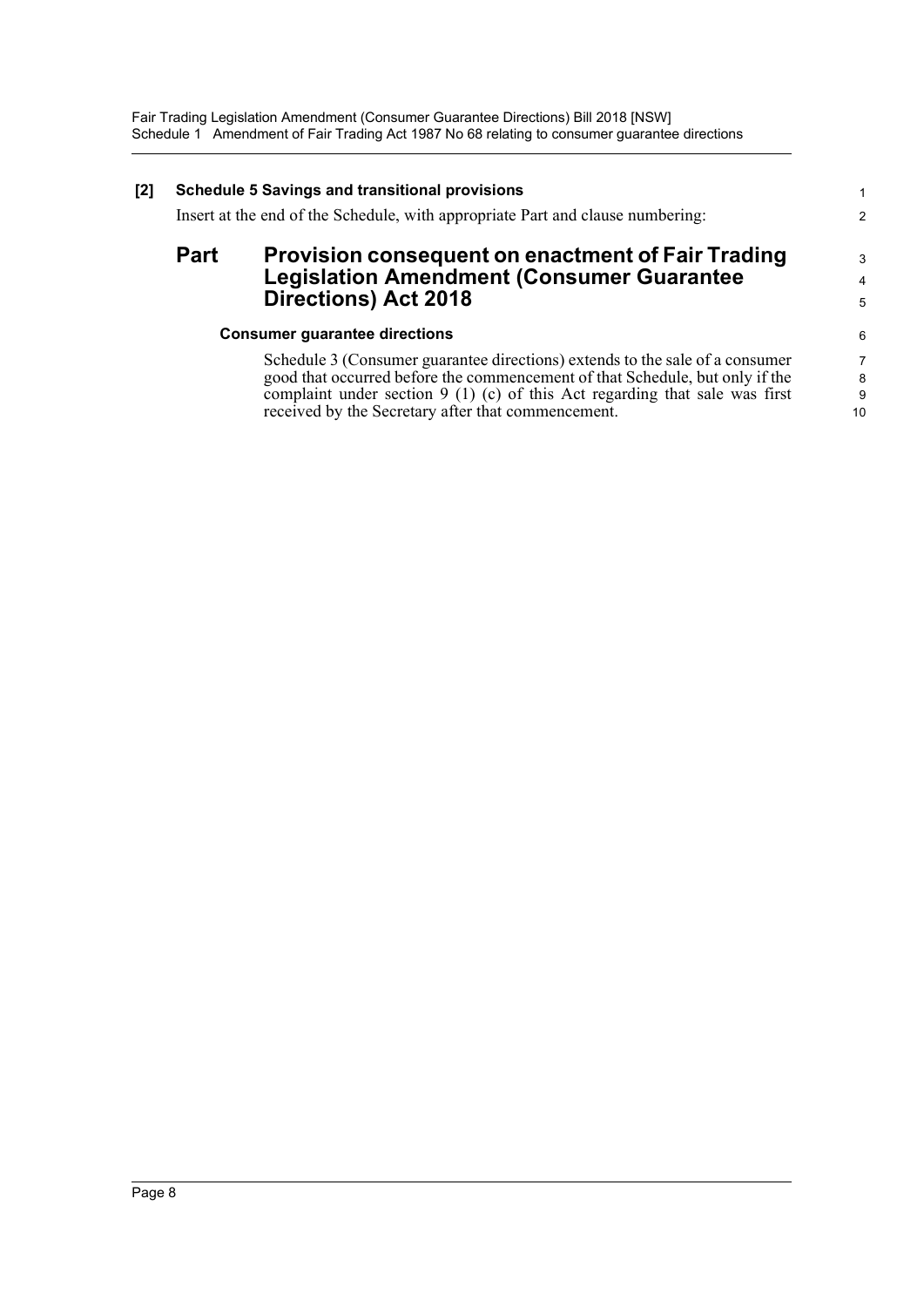<span id="page-14-0"></span>

|       | <b>Schedule 2</b>                     |      | Amendments relating to compliance and<br>enforcement                                                                                                                                                     | 1<br>$\overline{2}$ |
|-------|---------------------------------------|------|----------------------------------------------------------------------------------------------------------------------------------------------------------------------------------------------------------|---------------------|
| 2.1   |                                       |      | Fair Trading Act 1987 No 68                                                                                                                                                                              | 3                   |
| [1]   | <b>Section 4 Definitions</b>          |      |                                                                                                                                                                                                          | 4                   |
|       |                                       |      | Insert in alphabetical order in section $4(1)$ :                                                                                                                                                         | 5                   |
|       |                                       |      | small business contract has the same meaning as in section 23 (4) of the ACL.                                                                                                                            | 6                   |
| $[2]$ | <b>Section 17A</b>                    |      |                                                                                                                                                                                                          | $\overline{7}$      |
|       | Insert before section 18:             |      |                                                                                                                                                                                                          | 8                   |
|       | <b>Definition</b><br>17A              |      |                                                                                                                                                                                                          | 9                   |
|       |                                       |      | In this Part, <i>place</i> includes a vehicle, vessel or aircraft.                                                                                                                                       | 10                  |
| $[3]$ | <b>Section 19 Powers of entry</b>     |      |                                                                                                                                                                                                          | 11                  |
|       |                                       |      | Insert ", stored" after "prepared" in section 19 (3).                                                                                                                                                    | 12                  |
| [4]   | Section 19 (3) (c1)                   |      |                                                                                                                                                                                                          | 13                  |
|       | Insert after section 19 $(3)$ $(c)$ : |      |                                                                                                                                                                                                          | 14                  |
|       |                                       | (c1) | seize, detain or remove any consumer goods in that place that:                                                                                                                                           | 15                  |
|       |                                       |      | do not comply with a safety standard (within the meaning of<br>(i)                                                                                                                                       | 16                  |
|       |                                       |      | section 2 (1) of the ACL), or                                                                                                                                                                            | 17                  |
|       |                                       |      | are the subject of an interim or permanent ban, or<br>(i)                                                                                                                                                | 18                  |
|       |                                       |      | are the subject of a recall notice, or<br>(iii)                                                                                                                                                          | 19                  |
|       |                                       |      | the investigator believes, on reasonable grounds, are or are likely<br>(iv)<br>to become unsafe,                                                                                                         | 20<br>21            |
| [5]   | <b>Section 19 (4)</b>                 |      |                                                                                                                                                                                                          | 22                  |
|       |                                       |      | Omit the subsection. Insert instead:                                                                                                                                                                     | 23                  |
|       | (4)                                   |      | If an investigator believes on reasonable grounds that there are on any<br>premises documents evidencing:                                                                                                | 24<br>25            |
|       |                                       | (a)  | conduct in contravention of this Act or any other legislation<br>administered by the Minister, or                                                                                                        | 26<br>27            |
|       |                                       | (b)  | the inclusion of an unfair term in a consumer contract or small business<br>contract that is a standard form contract (as referred to in Part 2-3 of the<br>ACL),                                        | 28<br>29<br>30      |
|       |                                       |      | the investigator may enter the premises and do any of the following:                                                                                                                                     | 31                  |
|       |                                       | (c)  | inspect any document,                                                                                                                                                                                    | 32                  |
|       |                                       | (d)  | make a copy of, or take an extract from, any document,                                                                                                                                                   | 33                  |
|       |                                       | (e)  | seize any document, if the investigator believes on reasonable grounds<br>that it is necessary to prevent it being interfered with or to prevent its<br>concealment, loss, deterioration or destruction. | 34<br>35<br>36      |
| [6]   | <b>Section 19 (6)</b>                 |      |                                                                                                                                                                                                          | 37                  |
|       | Insert after section $19(5)$ :        |      |                                                                                                                                                                                                          | 38                  |
|       | (6)                                   |      | An investigator who seizes, detains or removes any goods, or partly<br>manufactured goods, under this section must provide a receipt for the goods.                                                      | 39<br>40            |
|       |                                       |      |                                                                                                                                                                                                          |                     |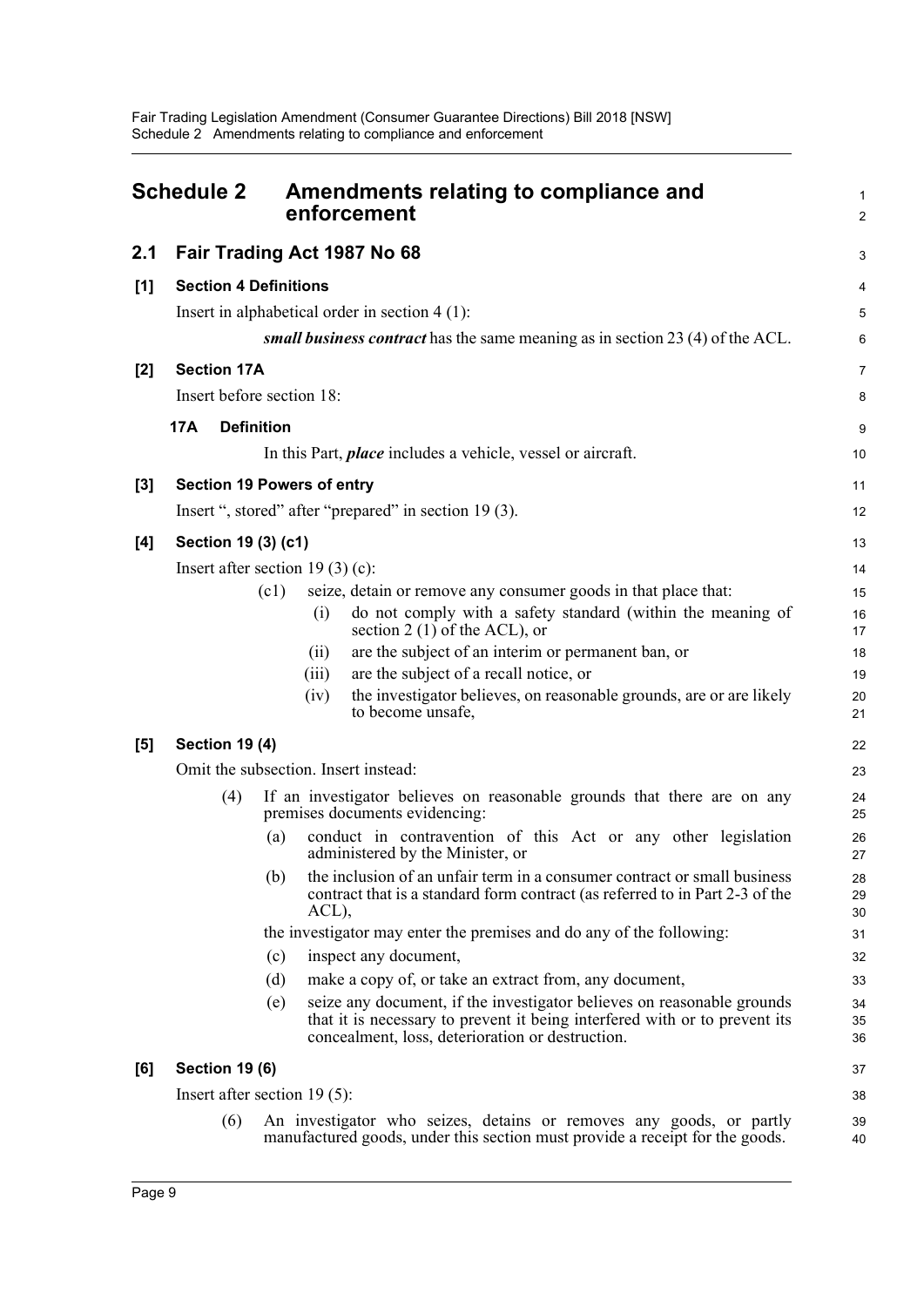Fair Trading Legislation Amendment (Consumer Guarantee Directions) Bill 2018 [NSW] Schedule 2 Amendments relating to compliance and enforcement

| $[7]$  |                      |       | Section 19A Powers of search and seizure under search warrant                                                                                                                                                                                                                                        | 1                                 |  |  |  |
|--------|----------------------|-------|------------------------------------------------------------------------------------------------------------------------------------------------------------------------------------------------------------------------------------------------------------------------------------------------------|-----------------------------------|--|--|--|
|        |                      |       | Omit the definition of <i>place</i> from section 19A (1).                                                                                                                                                                                                                                            | $\boldsymbol{2}$                  |  |  |  |
| [8]    | Section 19A (2) (a1) |       |                                                                                                                                                                                                                                                                                                      |                                   |  |  |  |
|        |                      |       | Insert after section $19A(2)(a)$ :                                                                                                                                                                                                                                                                   | 4                                 |  |  |  |
|        |                      | (a1)  | there is evidence relating to the inclusion of an unfair term in a<br>consumer contract or small business contract that is a standard form<br>contract (as referred to in Part 2-3 of the ACL), or                                                                                                   | $\sqrt{5}$<br>6<br>$\overline{7}$ |  |  |  |
| [9]    |                      |       | Section 20 Power to obtain information, documents and evidence                                                                                                                                                                                                                                       | 8                                 |  |  |  |
|        |                      |       | Insert after section 20 $(1)$ $(a)$ :                                                                                                                                                                                                                                                                | $\boldsymbol{9}$                  |  |  |  |
|        |                      | (a1)  | the possible inclusion of an unfair term in a consumer contract or small<br>business contract that is a standard form contract (as referred to in<br>Part 2-3 of the ACL), or                                                                                                                        | 10<br>11<br>12                    |  |  |  |
| $[10]$ |                      |       | <b>Section 23A Dealing with property</b>                                                                                                                                                                                                                                                             | 13                                |  |  |  |
|        |                      |       | Omit section 23A (1) and (2). Insert instead:                                                                                                                                                                                                                                                        | 14                                |  |  |  |
|        | (1)                  |       | This section applies to:                                                                                                                                                                                                                                                                             | 15                                |  |  |  |
|        |                      | (a)   | anything seized under the authority of a search warrant issued for the<br>purposes of section 19A, and                                                                                                                                                                                               | 16<br>17                          |  |  |  |
|        |                      | (b)   | anything that has been obtained by the Secretary or an investigator in<br>the course of an investigation under this Act.                                                                                                                                                                             | 18<br>19                          |  |  |  |
|        | (2)                  |       | Anything to which this section applies must be returned to the person who had<br>lawful possession of the thing before it was seized or obtained by the Secretary<br>or an investigator if its retention as evidence in proceedings for an offence<br>against this or any other Act is not required. | 20<br>21<br>22<br>23              |  |  |  |
| $[11]$ | Section 23A (3)      |       |                                                                                                                                                                                                                                                                                                      | 24                                |  |  |  |
|        | seized".             |       | Insert ", or obtained in the course of an investigation under this Act," after "anything                                                                                                                                                                                                             | 25<br>26                          |  |  |  |
| $[12]$ | Section 23A (3) (b)  |       |                                                                                                                                                                                                                                                                                                      | 27                                |  |  |  |
|        |                      |       | Insert "or obtained" after "seized".                                                                                                                                                                                                                                                                 | 28                                |  |  |  |
| $[13]$ |                      |       | Section 23B Court orders relating to disposal of certain consumer goods                                                                                                                                                                                                                              | 29                                |  |  |  |
|        | section $23B(4)$ .   |       | Insert "or obtained in the course of an investigation under this Act" after "section 19A" in                                                                                                                                                                                                         | 30<br>31                          |  |  |  |
| $[14]$ |                      |       | <b>Section 23C Disposal of property</b>                                                                                                                                                                                                                                                              | 32                                |  |  |  |
|        | Omit the section.    |       |                                                                                                                                                                                                                                                                                                      | 33                                |  |  |  |
| $[15]$ |                      |       | <b>Section 23D Embargo notices</b>                                                                                                                                                                                                                                                                   | 34                                |  |  |  |
|        |                      |       | Omit section 23D (1). Insert instead:                                                                                                                                                                                                                                                                | 35                                |  |  |  |
|        | (1)                  | that: | An investigator may give an embargo notice in relation to consumer goods to<br>an occupier of premises if the investigator has reasonable grounds to believe                                                                                                                                         | 36<br>37<br>38                    |  |  |  |
|        |                      | (a)   | the consumer goods are being manufactured, prepared, stored on or<br>supplied from the premises in trade or commerce and the consumer<br>goods:                                                                                                                                                      | 39<br>40<br>41                    |  |  |  |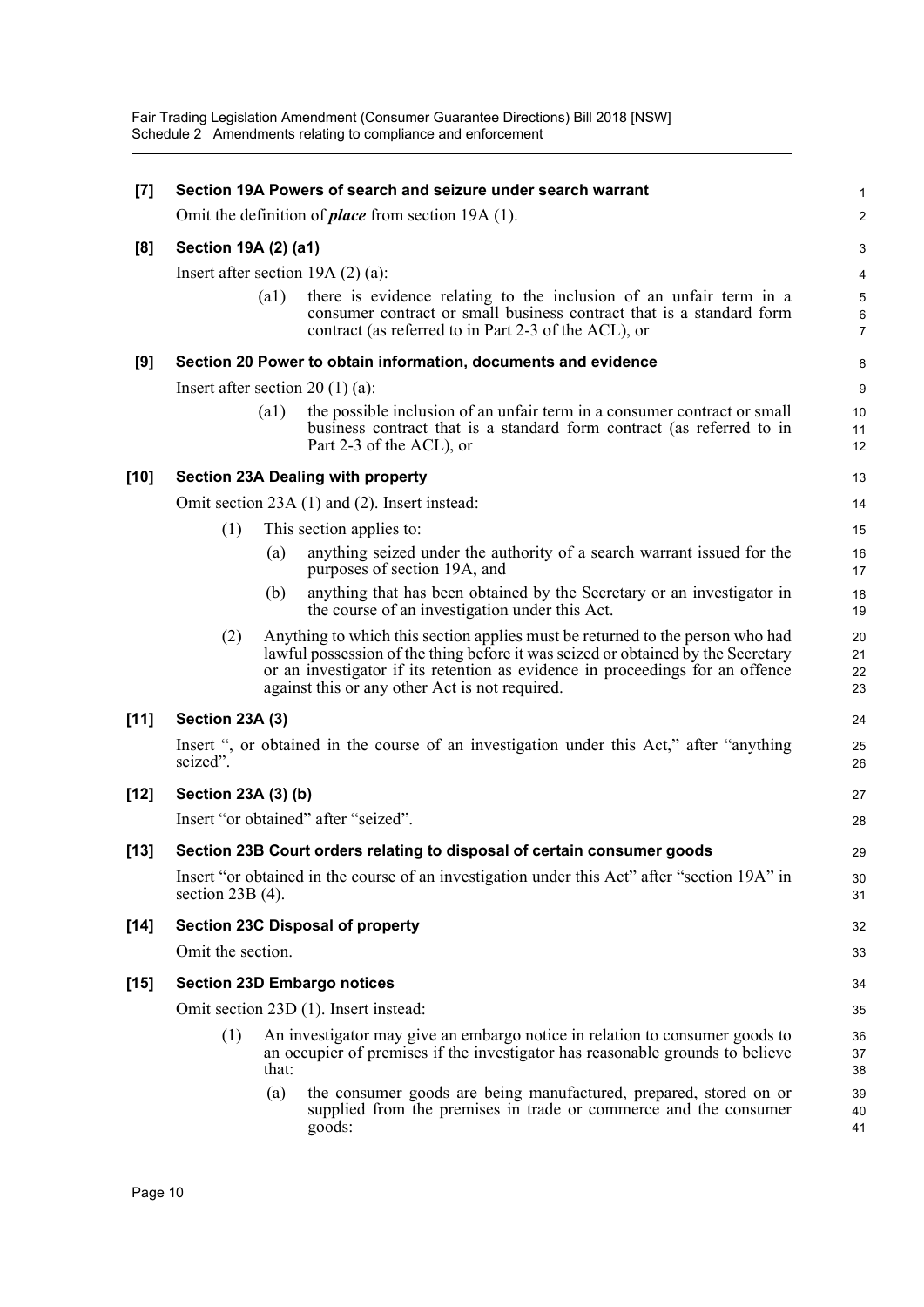|       |                               |     | (i)<br>do not comply with a safety standard (within the meaning of<br>section 2 (1) of the ACL), or                                                                                                                                                             | $\mathbf{1}$<br>$\sqrt{2}$ |
|-------|-------------------------------|-----|-----------------------------------------------------------------------------------------------------------------------------------------------------------------------------------------------------------------------------------------------------------------|----------------------------|
|       |                               |     | are the subject of an interim or permanent ban, or<br>(ii)                                                                                                                                                                                                      | $\ensuremath{\mathsf{3}}$  |
|       |                               |     | are the subject of a recall notice, or<br>(iii)                                                                                                                                                                                                                 | 4                          |
|       |                               |     | (iv)<br>are or are likely to become unsafe, and                                                                                                                                                                                                                 | $\sqrt{5}$                 |
|       |                               | (b) | it is not practicable to seize and remove the consumer goods or<br>equipment used in the manufacturing, processing, storage or supply of                                                                                                                        | 6<br>$\overline{7}$        |
|       |                               |     | the consumer goods.                                                                                                                                                                                                                                             | 8                          |
|       | (1A)                          |     | An investigator may give an embargo notice in relation to product related<br>services to an occupier of premises if the investigator reasonably believes that:                                                                                                  | $\boldsymbol{9}$<br>10     |
|       |                               | (a) | product related services are being supplied from the premises in trade or<br>commerce, and                                                                                                                                                                      | 11<br>12                   |
|       |                               | (b) | the product related services are unsafe, and                                                                                                                                                                                                                    | 13                         |
|       |                               | (c) | it is not practicable to seize and remove equipment used in connection<br>with the supply of those unsafe product related services.                                                                                                                             | 14<br>15                   |
| [16]  |                               |     | Section 66 Other orders that may be made by court on conviction                                                                                                                                                                                                 | 16                         |
|       |                               |     | Omit section 66 (3). Insert instead:                                                                                                                                                                                                                            | 17                         |
|       | (3)                           |     | If a person is convicted of an offence against this Act or any other legislation                                                                                                                                                                                | 18                         |
|       |                               |     | administered by the Minister, the convicting court may order the offender to                                                                                                                                                                                    | 19                         |
|       |                               |     | reimburse the Department for the costs and expenses reasonably incurred<br>during the investigation of the offence in such amount as is fixed by the order.                                                                                                     | 20<br>21                   |
|       | (4)                           |     | In this section:                                                                                                                                                                                                                                                | 22                         |
|       |                               |     | costs and expenses, in relation to the investigation of an offence, means the<br>following costs and expenses incurred during the investigation of the offence:                                                                                                 | 23<br>24                   |
|       |                               | (a) | the costs and expenses of purchasing or testing any goods to which the<br>conviction relates,                                                                                                                                                                   | 25<br>26                   |
|       |                               | (b) | the costs and expenses in conducting any inspection, test, measurement<br>or analysis,                                                                                                                                                                          | 27<br>28                   |
|       |                               | (c) | the costs and expenses of transporting, storing or disposing of evidence,                                                                                                                                                                                       | 29                         |
|       |                               | (d) | the costs and expenses of any auditor or accountant conducting an<br>examination of financial records in connection with the investigation of<br>the offence,                                                                                                   | 30<br>31<br>32             |
|       |                               |     | and includes any other costs and expenses prescribed by the regulations.                                                                                                                                                                                        | 33                         |
| 2.2   |                               |     | Plumbing and Drainage Act 2011 No 59                                                                                                                                                                                                                            | 34                         |
| [1]   | <b>Section 3 Definitions</b>  |     |                                                                                                                                                                                                                                                                 | 35                         |
|       |                               |     | Insert in alphabetical order in section $3(1)$ :                                                                                                                                                                                                                | 36                         |
|       |                               |     | <b>performance solution</b> has the same meaning as in the Plumbing Code of<br>Australia.                                                                                                                                                                       | 37<br>38                   |
| $[2]$ | Section 3 (3)                 |     |                                                                                                                                                                                                                                                                 | 39                         |
|       | Insert after section $3(2)$ : |     |                                                                                                                                                                                                                                                                 | 40                         |
|       | (3)                           |     | For the purposes of this Act, plumbing and drainage work does not involve a<br>proposed performance solution if it is carried out in relation to an existing<br>performance solution and it does not change the design of the existing<br>performance solution. | 41<br>42<br>43<br>44       |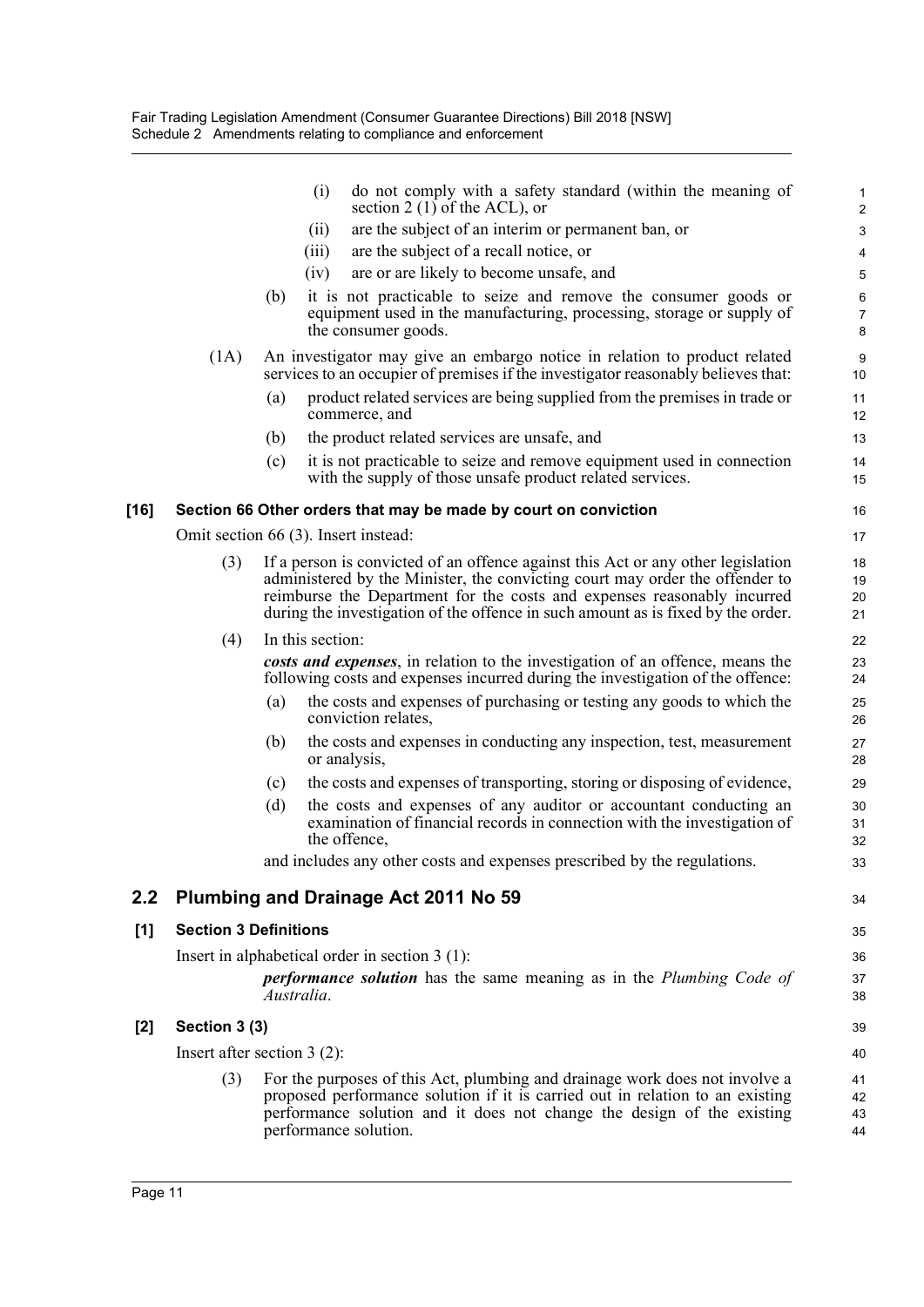Fair Trading Legislation Amendment (Consumer Guarantee Directions) Bill 2018 [NSW] Schedule 2 Amendments relating to compliance and enforcement

| $[3]$ |                        |     | Section 9 Plumbing and drainage work must be pre-notified to plumbing regulator                                                                                                                            | 1                                              |
|-------|------------------------|-----|------------------------------------------------------------------------------------------------------------------------------------------------------------------------------------------------------------|------------------------------------------------|
|       |                        |     | Omit section 9 (3). Insert instead:                                                                                                                                                                        | $\overline{2}$                                 |
|       | (3)                    |     | The notice of work must be given to the plumbing regulator:                                                                                                                                                | 3                                              |
|       |                        | (a) | in relation to plumbing and drainage work that involves a proposed<br>performance solution—no later than 20 business days before the work<br>is carried out, and                                           | $\overline{\mathbf{4}}$<br>$\sqrt{5}$<br>$\,6$ |
|       |                        | (b) | in any other case—before:                                                                                                                                                                                  | $\overline{7}$                                 |
|       |                        |     | the work is carried out, and<br>(i)                                                                                                                                                                        | 8                                              |
|       |                        |     | any notice under section 13 is given in relation to the work.<br>(ii)                                                                                                                                      | 9                                              |
| [4]   |                        |     | Section 12 Inspection of plumbing and drainage work by plumbing regulator                                                                                                                                  | 10                                             |
|       |                        |     | Omit section 12 (1) and (2). Insert instead:                                                                                                                                                               | 11                                             |
|       | (1)                    |     | The plumbing regulator may, for the purpose of monitoring compliance with<br>this Act, do either or both of the following:                                                                                 | 12<br>13                                       |
|       |                        | (a) | inspect any plumbing and drainage work,                                                                                                                                                                    | 14                                             |
|       |                        | (b) | inspect any documents in the possession of the plumbing regulator in<br>connection with the plumbing and drainage work.                                                                                    | 15<br>16                                       |
|       | (2)                    |     | To avoid any doubt, the plumbing regulator may carry out more than one<br>inspection under this section if the regulator considers it necessary in the<br>circumstances.                                   | 17<br>18<br>19                                 |
| [5]   |                        |     | Section 14 Defective or uninspected plumbing and drainage work                                                                                                                                             | 20                                             |
|       |                        |     | Insert "the plumbing regulator considers, on reasonable grounds, that" before "there is a<br>risk to public health <sup>3</sup> wherever occurring in section 14 (1) (e) and (f).                          | 21<br>22                                       |
| [6]   | Section 14 (1) (g)-(j) |     |                                                                                                                                                                                                            | 23                                             |
|       |                        |     | Insert at the end of section 14 $(1)$ (f):                                                                                                                                                                 | 24                                             |
|       |                        |     | , or                                                                                                                                                                                                       | 25                                             |
|       |                        | (g) | to uncover all or part of the work to allow the plumbing regulator to<br>inspect the work if:                                                                                                              | 26<br>27                                       |
|       |                        |     | the responsible person failed to notify the plumbing regulator<br>(i)<br>when the work was ready for inspection in accordance with<br>section 13, or                                                       | 28<br>29<br>30                                 |
|       |                        |     | the work was not accessible and ready to be inspected during the<br>(11)<br>inspection period referred to in that section, or                                                                              | 31<br>32                                       |
|       |                        | (h) | if the responsible person has failed to comply with section 9, 15 or 16,<br>to give to the plumbing regulator any notice or other document required<br>to be given under the section concerned, or         | 33<br>34<br>35                                 |
|       |                        | (i) | to disconnect any plumbing or drainage installed by the responsible<br>person that is connected to other plumbing and drainage work that has<br>been previously installed in contravention of this Act, or | 36<br>37<br>38                                 |
|       |                        | (j) | if the responsible person has failed to comply with section 13 $(5)$ (b), to<br>re-notify the plumbing regulator when the work will be ready for<br>inspection.                                            | 39<br>40<br>41                                 |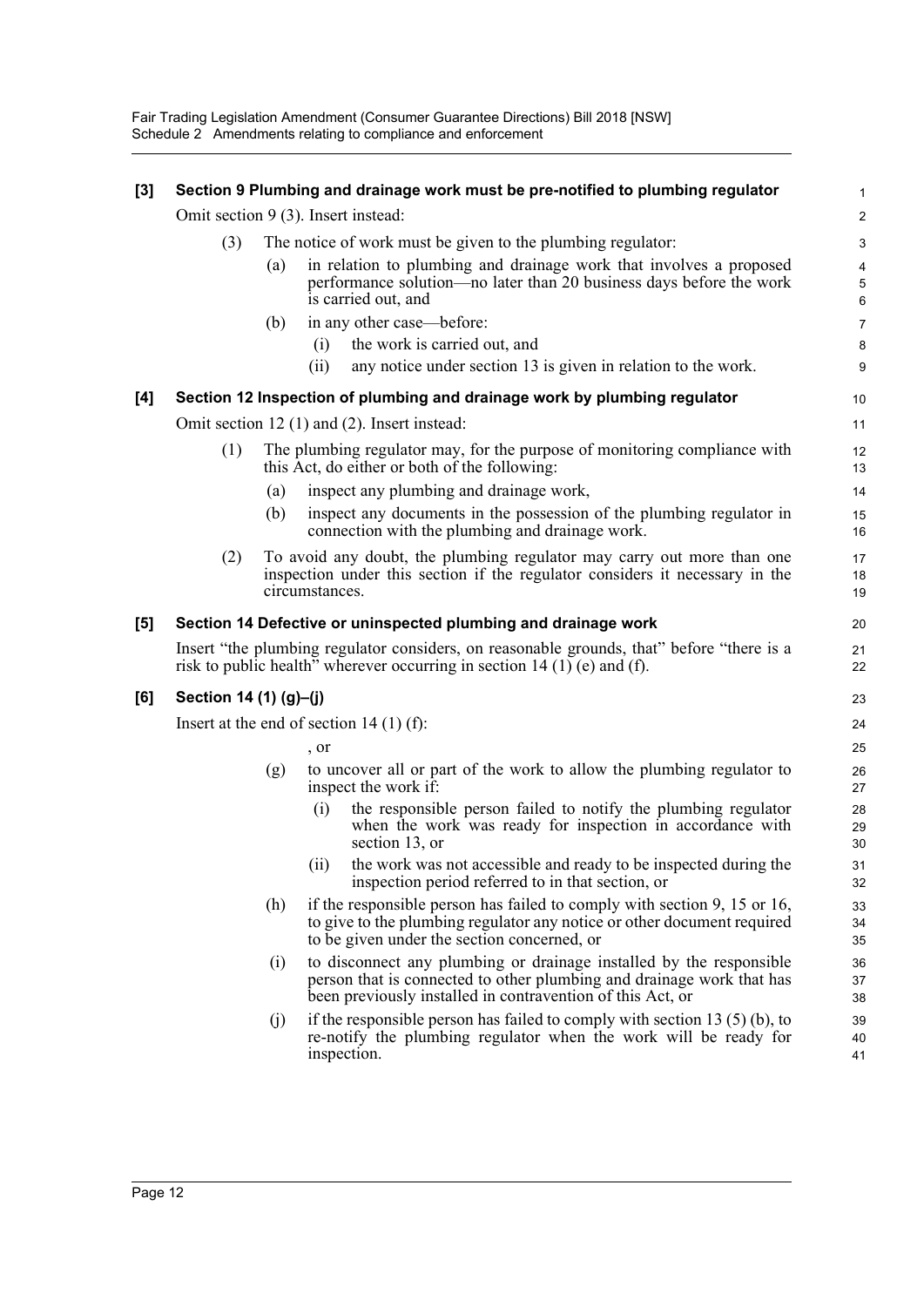| $[7]$  | <b>Section 14 (2)</b> |                                                                                                                                                                                                                                                                                                                                                                                                                                                     |                                  |  |  |  |
|--------|-----------------------|-----------------------------------------------------------------------------------------------------------------------------------------------------------------------------------------------------------------------------------------------------------------------------------------------------------------------------------------------------------------------------------------------------------------------------------------------------|----------------------------------|--|--|--|
|        |                       | Omit the subsection. Insert instead:                                                                                                                                                                                                                                                                                                                                                                                                                | $\sqrt{2}$                       |  |  |  |
|        | (2)                   | A responsible person to whom a direction is given must comply with the<br>direction within the period specified in the written notice, unless the<br>responsible person has a reasonable excuse.                                                                                                                                                                                                                                                    | 3<br>4<br>$\sqrt{5}$             |  |  |  |
|        |                       | Maximum penalty: 100 penalty units and, in the case of a continuing offence,<br>a further penalty of 50 penalty units for each day the offence continues.                                                                                                                                                                                                                                                                                           | 6<br>$\overline{7}$              |  |  |  |
| [8]    | Section 14 (7)–(10)   |                                                                                                                                                                                                                                                                                                                                                                                                                                                     | 8                                |  |  |  |
|        |                       | Insert after section $14(6)$ :                                                                                                                                                                                                                                                                                                                                                                                                                      | 9                                |  |  |  |
|        | (7)                   | For the avoidance of doubt, a single written notice may contain more than one<br>direction under this section.                                                                                                                                                                                                                                                                                                                                      | 10<br>11                         |  |  |  |
|        | (8)                   | For the purposes of subsection (5), plumbing and drainage work is completed<br>by a responsible person when the responsible person completes, in accordance<br>with this Act, the whole of the plumbing and drainage work that the person<br>was engaged to carry out, has given notice under section 13 (1) and the period<br>during which the plumbing and drainage work must be available for inspection<br>by the plumbing regulator has ended. | 12<br>13<br>14<br>15<br>16<br>17 |  |  |  |
|        | (9)                   | Section 13 $(2)$ – $(6)$ apply to a re-notification in accordance with a direction<br>under subsection $(1)$ $(i)$ in the same way as those provisions apply to a<br>notification under section $13(1)$ .                                                                                                                                                                                                                                           | 18<br>19<br>20                   |  |  |  |
|        | (10)                  | It is a defence to a prosecution under subsection $(2)$ in relation to a direction<br>under subsection $(1)$ $(g)$ if the responsible person concerned establishes that<br>they took all reasonable steps to ensure the plumbing and drainage work or the<br>part of the plumbing and drainage work concerned was uncovered in<br>accordance with the direction.                                                                                    | 21<br>22<br>23<br>24<br>25       |  |  |  |
| [9]    |                       | Section 15 Person to give certificate of compliance after work completed                                                                                                                                                                                                                                                                                                                                                                            | 26                               |  |  |  |
|        |                       | Omit section 15 (1). Insert instead:                                                                                                                                                                                                                                                                                                                                                                                                                | 27                               |  |  |  |
|        | (1)                   | The responsible person for plumbing and drainage work must:                                                                                                                                                                                                                                                                                                                                                                                         | 28                               |  |  |  |
|        |                       | give the plumbing regulator a certificate of compliance:<br>(a)<br>if a physical inspection of the plumbing and drainage work has<br>(i)<br>been conducted—on the completion of the work, or                                                                                                                                                                                                                                                        | 29<br>30<br>31                   |  |  |  |
|        |                       | in any other case—within the period prescribed by the<br>(11)<br>regulations after completing the work, and                                                                                                                                                                                                                                                                                                                                         | 32<br>33                         |  |  |  |
|        |                       | give a copy of that certificate of compliance to the person for whom the<br>(b)<br>work is carried out, whether as contractor or employee, within the<br>period prescribed by the regulations after completing the work.                                                                                                                                                                                                                            | 34<br>35<br>36                   |  |  |  |
|        |                       | Maximum penalty: 100 penalty units.                                                                                                                                                                                                                                                                                                                                                                                                                 | 37                               |  |  |  |
| [10]   |                       | <b>Section 16 Supply of plans</b>                                                                                                                                                                                                                                                                                                                                                                                                                   | 38                               |  |  |  |
|        |                       | Insert "any part of" before "plumbing and drainage work" in section 16 (1).                                                                                                                                                                                                                                                                                                                                                                         | 39                               |  |  |  |
| $[11]$ |                       | Section 16 (4) and (4A)                                                                                                                                                                                                                                                                                                                                                                                                                             | 40                               |  |  |  |
|        |                       | Omit section 16 (4). Insert instead:                                                                                                                                                                                                                                                                                                                                                                                                                | 41                               |  |  |  |
|        | (4)                   | A plan or a copy of a plan required to be supplied to the owner of the land or<br>the owner's agent under this section is required to be supplied no later than as<br>prescribed by the regulations.                                                                                                                                                                                                                                                | 42<br>43<br>44                   |  |  |  |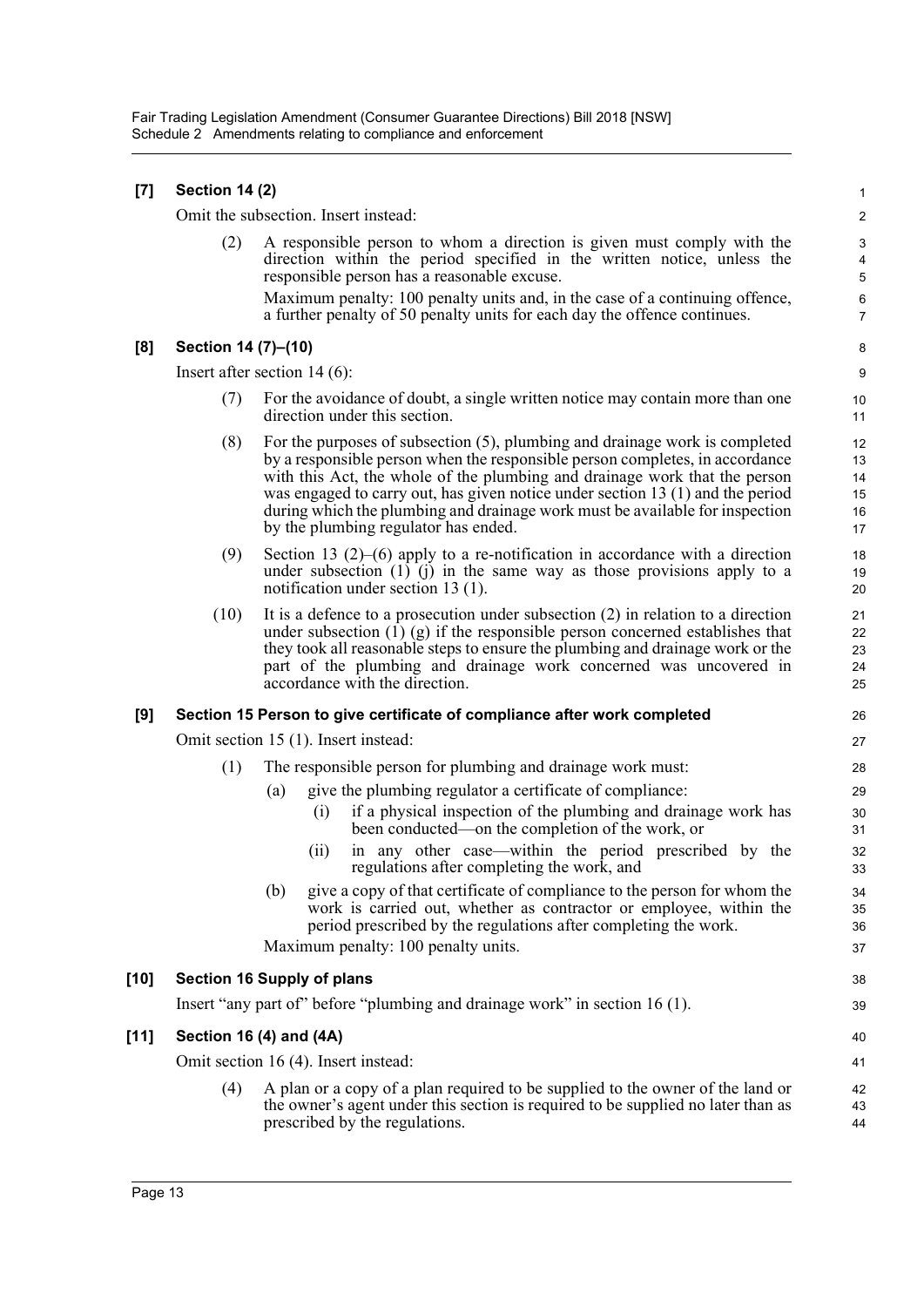|        | (4A)                                                                    |                          | A plan or a copy of a plan required to be supplied to the plumbing regulator<br>under this section is required to be supplied:                                                                                                                                                                                  | $\mathbf{1}$<br>$\sqrt{2}$                           |
|--------|-------------------------------------------------------------------------|--------------------------|-----------------------------------------------------------------------------------------------------------------------------------------------------------------------------------------------------------------------------------------------------------------------------------------------------------------|------------------------------------------------------|
|        |                                                                         | (a)                      | if a physical inspection of the plumbing and drainage work has been<br>conducted—on the completion of the work, or                                                                                                                                                                                              | $\ensuremath{\mathsf{3}}$<br>$\overline{\mathbf{4}}$ |
|        |                                                                         | (b)                      | in any other case—no later than as prescribed by the regulations after<br>completing the work.                                                                                                                                                                                                                  | $\mathbf 5$<br>6                                     |
| $[12]$ | <b>Section 42A</b>                                                      |                          |                                                                                                                                                                                                                                                                                                                 | 7                                                    |
|        |                                                                         | Insert after section 42: |                                                                                                                                                                                                                                                                                                                 | 8                                                    |
|        | 42A<br><b>Continuing offences</b>                                       |                          |                                                                                                                                                                                                                                                                                                                 |                                                      |
|        |                                                                         | (1)                      | A person who is guilty of an offence because the person contravenes a<br>requirement made by or under this Act or the regulations (whether the<br>requirement is imposed by a notice or otherwise) to do or cease to do<br>something (whether or not within a specified period or before a particular<br>time): | 10<br>11<br>12<br>13<br>14                           |
|        |                                                                         | (a)                      | continues, until the requirement is complied with and despite the fact<br>that any specified period has expired or time has passed, to be liable to<br>comply with the requirement, and                                                                                                                         | 15<br>16<br>17                                       |
|        |                                                                         | (b)                      | is guilty of a continuing offence for each day the contravention<br>continues.                                                                                                                                                                                                                                  | 18<br>19                                             |
|        |                                                                         | (2)                      | This section does not apply to an offence if the relevant provision of this Act<br>or the regulations does not provide for a penalty for a continuing offence.                                                                                                                                                  | 20<br>21                                             |
|        |                                                                         | (3)                      | This section does not apply to the extent that a requirement of a notice is<br>revoked.                                                                                                                                                                                                                         | 22<br>23                                             |
| 2.3    |                                                                         |                          | <b>Plumbing and Drainage Regulation 2017</b>                                                                                                                                                                                                                                                                    | 24                                                   |
| [1]    | <b>Clause 3 Definitions</b>                                             |                          |                                                                                                                                                                                                                                                                                                                 |                                                      |
|        | Omit the definition of <i>performance solution</i> from clause $3(1)$ . |                          |                                                                                                                                                                                                                                                                                                                 |                                                      |
| $[2]$  | <b>Clause 3 (2)</b>                                                     |                          |                                                                                                                                                                                                                                                                                                                 |                                                      |
|        |                                                                         | Omit the subclause.      |                                                                                                                                                                                                                                                                                                                 | 28                                                   |
| $[3]$  | <b>Clause 4 Notices of work</b>                                         |                          |                                                                                                                                                                                                                                                                                                                 |                                                      |
|        |                                                                         | Omit the clause.         |                                                                                                                                                                                                                                                                                                                 | 30                                                   |
| $[4]$  |                                                                         |                          | <b>Clause 8 Certificates of compliance</b>                                                                                                                                                                                                                                                                      | 31                                                   |
|        |                                                                         |                          | Omit "section 15 (1) (a) and (b)" from clause $8(1)$ .                                                                                                                                                                                                                                                          | 32                                                   |
|        | Insert instead "section 15 $(1)$ (a) (ii) and (b)".                     |                          |                                                                                                                                                                                                                                                                                                                 |                                                      |
| $[5]$  |                                                                         |                          | Clause 9 Plans of work involving sanitary drainage systems                                                                                                                                                                                                                                                      | 34                                                   |
|        |                                                                         |                          | Omit "section 16 (4)". Insert instead "section 16 (4) and $(4A)$ (b)".                                                                                                                                                                                                                                          | 35                                                   |
| [6]    |                                                                         | <b>Schedule 1 Fees</b>   |                                                                                                                                                                                                                                                                                                                 | 36                                                   |
|        |                                                                         |                          | Insert "(or documents in the possession of the plumbing regulator in connection with the                                                                                                                                                                                                                        | 37                                                   |